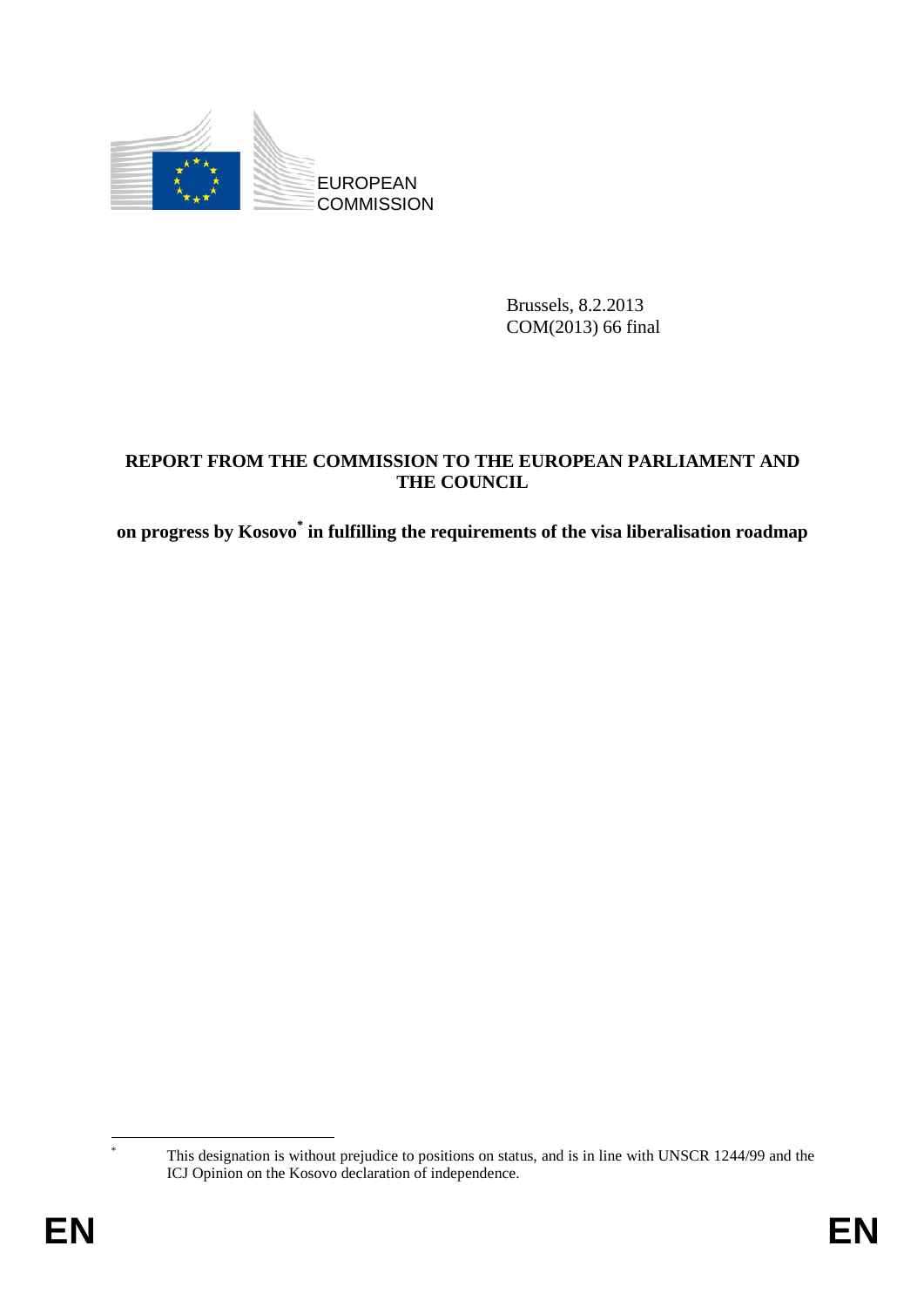#### **REPORT FROM THE COMMISSION TO THE EUROPEAN PARLIAMENT AND THE COUNCIL**

## **on progress by Kosovo\* in fulfilling the requirements of the visa liberalisation roadmap**

#### **1. INTRODUCTION**

The European Commission launched a visa liberalisation dialogue with Kosovo on 19 January 2012 and handed over to its government, on 14 June 2012, a roadmap towards a visa-free regime. Kosovo had already implemented a considerable set of reforms in 2010 and 2011, notably in the field of readmission and reintegration, which enabled the Commission to launch this dialogue in 2012.

The visa liberalisation roadmap identifies the legislation and all other measures that Kosovo needs to adopt and implement and the requirements it needs to fulfil in the short term to advance towards visa liberalisation. Kosovo should first adopt or amend in line with the EU *acquis* the legislation set out in the roadmap. It should then fully implement that legislation and all other measures specified in the roadmap.

A large body of legislation already exists in Kosovo in the areas covered by the visa roadmap. In some policy areas, the existing legislation is already in line with the essential elements of the EU *acquis*; in others, the adoption of new laws, further alignment with the *acquis* or the adoption of secondary legislation remains necessary.

The Commission held the first senior officials' meeting with Kosovo in the context of the visa dialogue on 14 June 2012, requesting that the Kosovo authorities provide a comprehensive report on the state of Kosovo's preparedness under the visa roadmap, with a focus on legislative alignment. The government delivered this report and a legal analysis on 15 September 2012. To evaluate Kosovo's progress in the visa dialogue, the Commission services conducted an assessment mission to Kosovo on 22-24 October 2012, assisted by several experts of EU Member States, the EU Office in Kosovo and EULEX.

The present document is the first regular report setting out the Commission's assessment of Kosovo's progress in fulfilling the requirements of the visa liberalisation roadmap. In line with the visa liberalisation roadmap, it evaluates the following, with a focus on legislative alignment with the EU *acquis*:

- (1) Kosovo's record in adopting or amending in line with the EU *acquis* the legislation set out in the roadmap;
- (2) Kosovo's record in implementing the legislation and all other measures set out in the roadmap;
- (3) The expected migratory and security impacts of the liberalisation of the visa regime.

The present report draws upon the comprehensive report and legal analysis submitted by the Kosovo government, reports drafted by the EU Member States' experts participating in the assessment mission in October 2012, information submitted by the EU Office in Kosovo, EULEX and the EU Agencies, as well as detailed statistics compiled by EUROSTAT and submitted by EU Member States and Schengen Associated States. It formulates a set of

<sup>1</sup> \* This designation is without prejudice to positions on status, and is in line with UNSCR 1244/99 and the ICJ Opinion on the Kosovo declaration of independence.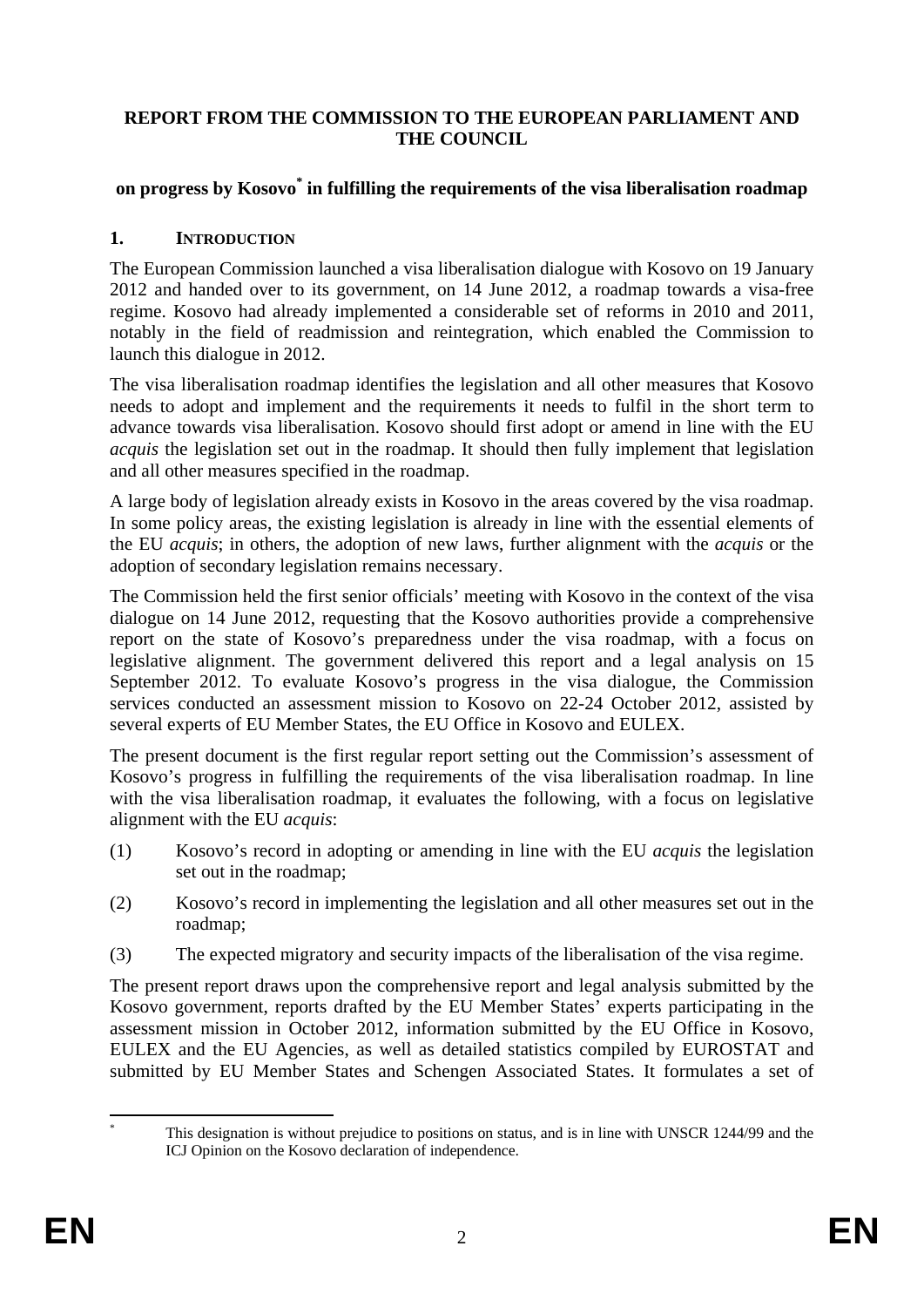recommendations in policy areas where the adoption of new laws, further alignment with the *acquis* or the adoption of secondary legislation remains necessary. As progress in the visa liberalisation dialogue will require the implementation and enforcement of all the measures set out in the visa roadmap, this report also makes a set of recommendations in the field of implementation.

The visa dialogue is conducted without prejudice to EU Member States' position on status.

#### **2. ASSESSMENT OF REQUIREMENTS RELATED TO READMISSION AND REINTEGRATION**

#### **2.1. Readmission**

The domestic legal framework regulating **readmission** consists of a law on readmission and secondary legislation. These measures lay down the rules and procedures for readmitting to Kosovo its citizens, third-country nationals and stateless persons who no longer fulfil the requirements of entry or stay in the requesting state. They regulate the readmission procedure, with provisions on competent authorities, deadlines, application forms, travel documents, data protection and transit. The readmission law contains provisions guaranteeing respect for the constitution and the laws on data protection, citizenship, travel documents and foreigners, as well as the 1951 Geneva Convention relating to the Status of Refugees and the 1967 Protocol relating to the Status of Refugees.

Kosovo should apply its readmission law "without prejudice" to any readmission agreement it has concluded with third countries. Kosovo has concluded such agreements with 18 countries, including fourteen EU Member States, two Schengen Associated States and two Western Balkan states.<sup>1</sup> It has initialled bilateral agreements with three other countries and initiated negotiations with another nine countries.<sup>2</sup> The existing agreements oblige the contracting parties to readmit each other's citizens and third-country nationals who no longer fulfil the requirements of entry and stay. They also specify the forms to be filled in for readmission applications and contain provisions on time limits for requests, the costs of readmission, data protection, proof of identity, proof of entry and transit.

Readmission from EU Member States works mainly on the basis of bilateral agreements. It also tends to function, via UNMIK or EULEX, vis-à-vis Member States that do not recognise Kosovo. A readmission and return division in the ministry of internal affairs processes readmission applications, and the Kosovo police seek to identify returnees. In the absence of reliable personal identity documents, the identification of returnees often poses a problem for Kosovo authorities, leading to their rejection of readmission applications. The exchange of information with Member State authorities concerning the special needs of returnees, including victims of human trafficking, remains problematic.

The readmission law stipulates that a readmission application must be granted if the relevant Kosovo authorities have not replied within 30 days. Figure 6.6 shows a high number of pending readmission applications from Germany and Belgium, suggesting that this provision does not work in the case of all Member States. The readmission statistics supplied by Kosovo do not correspond to the figures furnished by Member States. Kosovo should corroborate its readmission statistics with those from Member States.

 $\frac{1}{1}$  Austria, the BENELUX states (in a joint agreement), Bulgaria, the Czech Republic, Denmark, Finland, France, Germany, Hungary, Malta, Slovenia, Sweden, Norway, Switzerland, Albania and Montenegro have concluded readmission agreements with Kosovo.

Kosovo has initialled readmission agreements with Estonia and Croatia and initiated negotiations with Ireland, Italy, Latvia, Lithuania, Poland, Portugal, the United Kingdom, the former Yugoslav Republic of Macedonia and Turkey.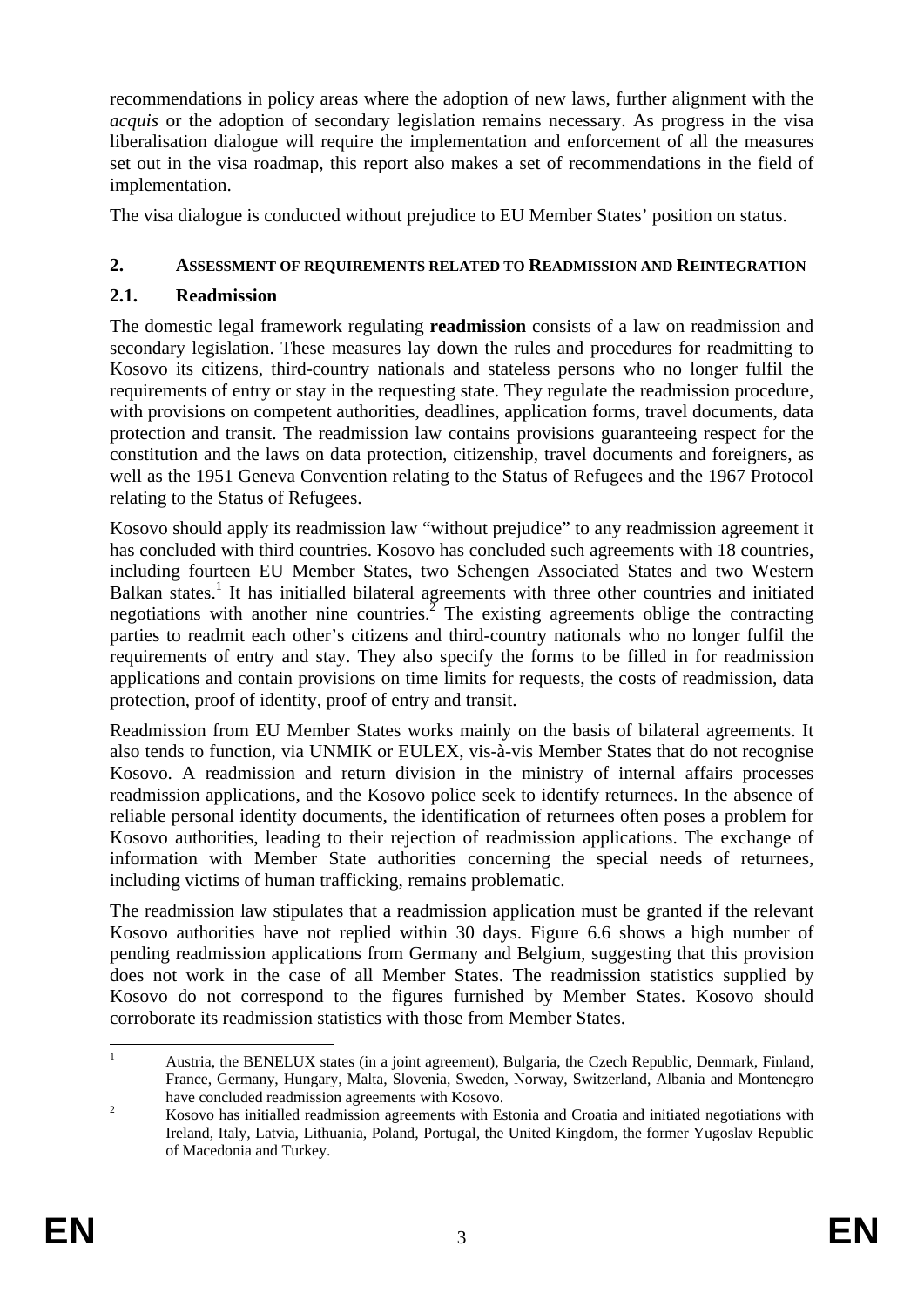### **2.2. Reintegration**

Kosovo has improved its **reintegration** policy in recent years. In 2010, the government adopted a revised strategy and action plan for reintegration and a reintegration programme supported by a reintegration fund.<sup>3</sup> It boosted resources for this fund from EUR 500,000 in 2010 to EUR 3.4 million and EUR 3.2 million, respectively, in 2011 and 2012. The reintegration fund finances emergency services for returnees, such as transport upon arrival, temporary accommodation, medical aid, food and sanitation packages and housing, as well as sustainable reintegration services, such as language classes for minors, vocational training, employment assistance and support for business start-ups. A regulation clarifies the roles and responsibilities of national and municipal authorities involved in the reintegration of returnees, the decision-making process and the criteria for benefiting from this programme.

The institutional structure supporting reintegration was refined in 2012. An executive board, assisted by a secretariat, authorises payments from the reintegration fund, monitors implementation, coordinates tasks between ministries and reporting from municipalities. An office for reintegration, including a reception office at the airport, liaises directly with returnees. In 2012, this office was transformed into a department in the ministry of internal affairs and began to supervise the work of seven regional coordinators. At the local level, municipal offices for communities and return are in charge of reintegration and report to their regional coordinators.<sup>4</sup> Municipal reintegration committees approve requests for emergency services locally; requests for sustainable reintegration services are approved at the central level. Some 250 local officials received training on reintegration in 2011. A case management system monitoring returnees' access to reintegration services remains outstanding.

In 2011, Kosovo spent only 11% of its reintegration fund, mainly on emergency services. In the first three quarters of 2012, authorities committed some 58% of the fund (EUR 1.8 million) to reintegration, including EUR 1 million to housing, EUR 360,000 to an employment-generation scheme and the rest to emergency services. The company supplying temporary accommodation to returnees was embroiled in a corruption scandal and lost its contract with the ministry of internal affairs.

Between January and September 2012, the reintegration department counted 2,968 returnees to Kosovo, of whom some three-quarters (2,181 persons) benefited from the reintegration fund. 61.5% of beneficiaries were ethnic Albanian; 30% belonged to the Roma, Ashkali and Egyptian minorities; and 4% to the Serbian minority. All beneficiaries received food and sanitation packages; 34% help with schooling; 18% firewood for heating; 18% shelter or housing support; 11% transport services upon arrival; and 17% vocational training or support with a business start-up. These figures demonstrate the preponderance of emergency support among the services financed by the reintegration fund.

 $\frac{1}{3}$  Reintegration is also supported by the strategy for communities and return and the strategy for the integration of the Roma, Ashkali and Egyptian communities.

Such municipal offices for communities and return are still missing in three of Kosovo's 38 municipalities.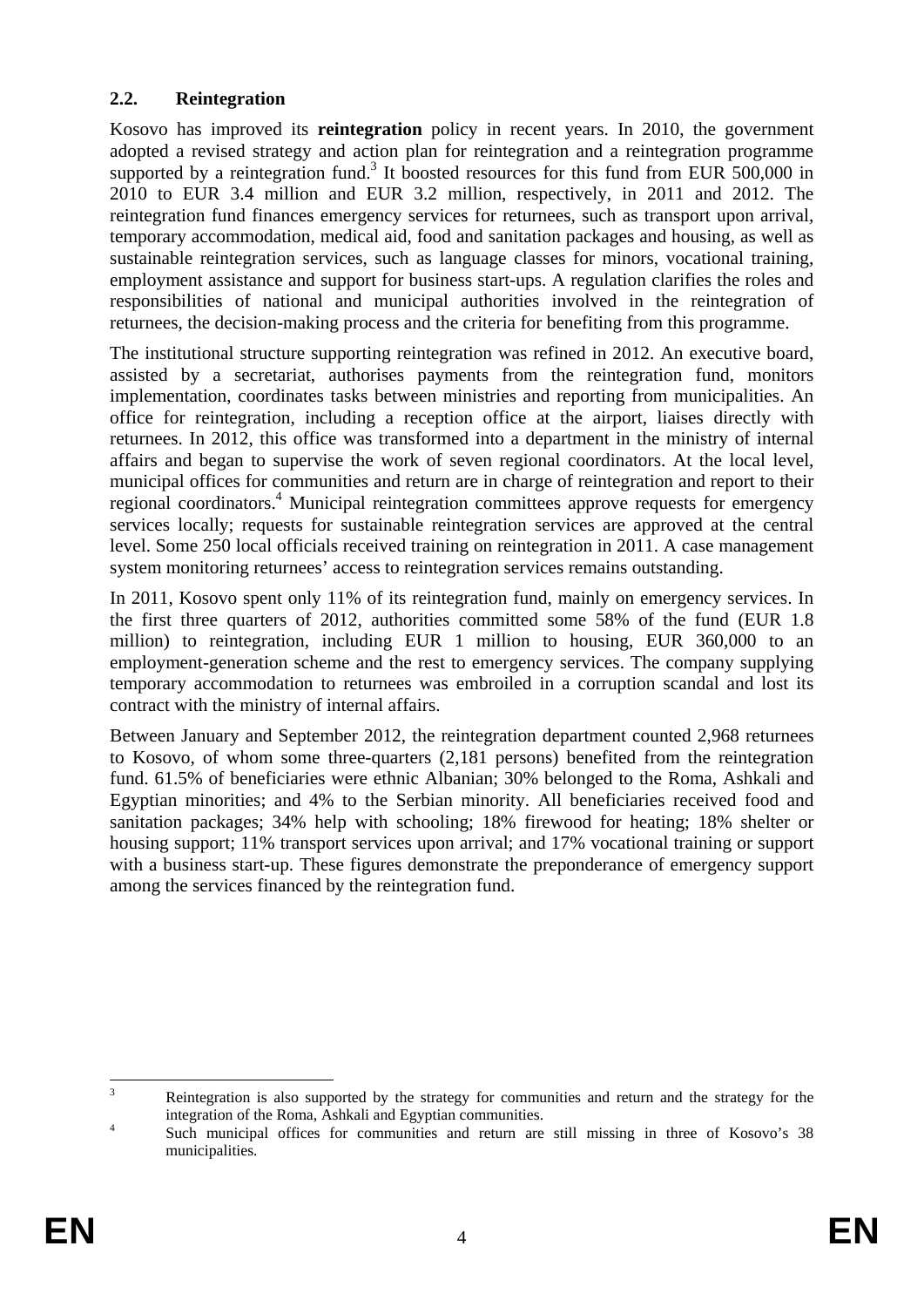#### **3. ASSESSMENT OF REQUIREMENTS RELATED TO DOCUMENT SECURITY; BORDER/BOUNDARY AND MIGRATION MANAGEMENT; PUBLIC ORDER AND SECURITY; AND FUNDAMENTAL RIGHTS RELATED TO THE FREEDOM OF MOVEMENT**

#### **3.1. BLOCK 1: Document Security**

The law on travel documents, the law on identity cards and secondary legislation lay down the rules and procedures for obtaining travel documents and ID cards. They include provisions that seek to guarantee the integrity of the issuance process and document quality in line with International Civil Aviation Organisation (ICAO) standards. The law on civil status, supported by secondary legislation, regulates **civil registration** and the issuance of breeder documents. Citizens are assigned a personal identification number at birth, during late registration or re-registration. Those who lost their civil status certificates may re-register using other records or testimony from relatives. Secondary legislation regulates the format and issuance of civil status certificates and access to records. The certificates contain a number of security features.

The law on personal names allows the registration of names only in the Latin alphabet, which rules out the Cyrillic alphabet in contravention of the constitution. Citizens may change their name once every five years, subject to restrictions that seek to prevent abuse. To do so, they must provide their birth certificate, marriage certificate, if applicable, and a certificate stating that they are not subject to any proceedings. When a name change is permitted, the personal identification number remains the same, but the new certificate displays the latest name. Kosovo has sought closer relations with INTERPOL to identify persons applying for a name change and those who have been banned from the Schengen area. It also intends to reject applications from persons on the Schengen entry ban list. In some cases, such as a married woman reverting to her maiden name, name changes cannot be rejected, but the new names are sent to INTERPOL for onward transmission to Member States.

In October 2011, Kosovo started issuing **biometric travel documents**. Upon discovery of financial irregularities, the cooperation between the ministry of internal affairs and the contracted company was suspended. The travel documents assessed in October 2012 met all but one of the EU standards for security features: their design contained the required security features; their format complied with ICAO standards.<sup>5</sup> An electronic chip stored the document holder's personal data, facial image and fingerprints, in compliance with ICAO standards. The data pages were optically personalised and included a variety of security features, but did not meet EU standards as concerns the age from which fingerprints should be included in travel documents. The EU standard is 12 years of age, a measure applied by Member States to prevent the trafficking of children. Kosovo's law on travel documents exempts from this requirement children up to the age of 16.

Kosovo has not sent to third countries its 'public key infrastructure' certificates generated as part of the biometric travel document issuance process, as it has been unable to join the ICAO Public Key Directory. Lost and stolen travel documents are recorded and forwarded to Kosovo's international law enforcement cooperation unit for onward transmission to INTERPOL's Stolen and Lost Travel Document (SLTD) database. However, Kosovo's travel document code is not included in the list of codes used in the INTERPOL database. Some 6,000 records are available that could potentially be transferred to the SLTD.

 $\frac{1}{5}$ 

These standards are set out in ICAO Document 9303 (Part 1) of Annex 9 to the Chicago Convention.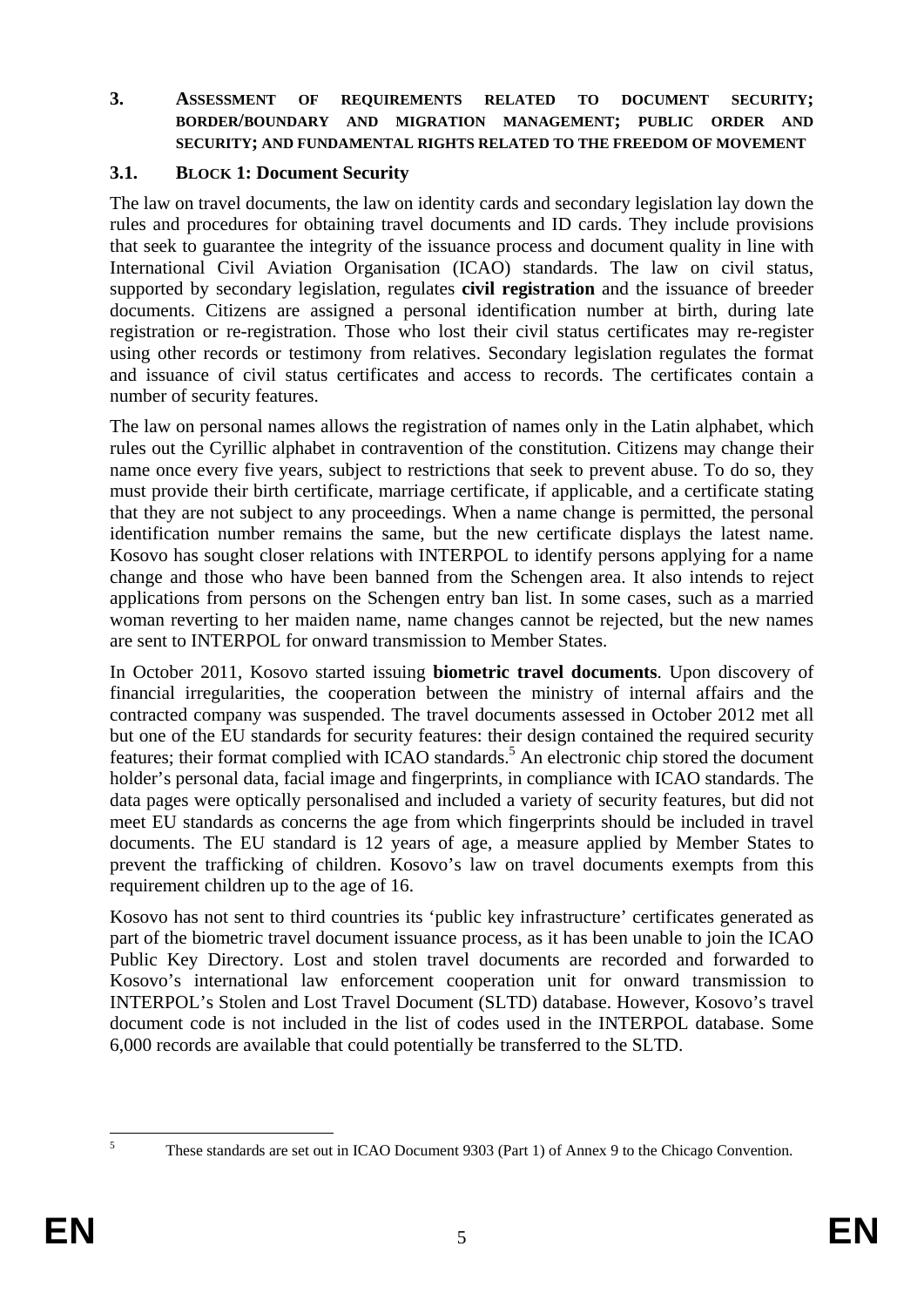The issuance of **identity cards** is guided by international standards.<sup>6</sup> Kosovo ID cards contain a number of security features and the document holders' biometric identifiers, including their facial image and fingerprints, encoded in a two-dimensional barcode with a machine-readable option. The security features of these ID cards comply with ICAO standards. Amendments to the law on identity cards adopted in 2012 will enable the production of biometric ID cards, but Kosovo has not yet announced when it would start producing such documents.

A civil status system based on European best practices contains data that are accurate, complete and up-to-date, with data subjects at the system's foundation. Kosovo's civil status system falls short of these standards, despite considerable progress in recent years. A civil registration agency in the ministry of internal affairs manages all civil status and registration records and issues to citizens, at municipal level, civil status certificates, ID cards and travel documents. Municipal civil status offices record all life events in separate registry books for births, marriages and deaths; upload such data to a central civil status register; and issue civil status certificates. The number of such offices in Kosovo should not hamper the civil registration agency's ability to audit these offices' compliance, notably concerning name changes, with the relevant legislation. Municipal civil registration centres process applications for ID cards and travel documents in the following manner; they verify applicants' identity on the basis of civil status certificates; collect photos, fingerprints and signatures; upload such data to a central civil registry; and issue the required ID cards or travel documents.

The integration of civil status and registration data in a single civil status central registry is under way. The registry books in Kosovo have all been scanned and uploaded to an electronic archive, and certified copies of the original registry books are being returned from Serbia and added to this archive. Staff have received training on using the new central registry. However, data quality in the central registry remains low, apart from registrations of birth; the marital status and deaths of data subjects are not yet updated; data entries are not fully crossreferenced or matched; several inconsistencies and gaps exist between different databases; and the audit mechanism to monitor modifications to data entries remains weak.

Staff at the civil registration agency have received training on a new code of ethics, and a small inspectorate in the civil registration agency investigates corruption. Nevertheless, implementation needs to improve: fraudulent name changes and incorrect data in travel and identity documents still occur, and there have been allegations of corruption in the production of biometric travel documents and vehicle registration plates. Increasing the reliability of the civil registration process will require appropriate resources for audit, training and the vetting of all public officials engaged in civil registration.

# **3.2. BLOCK 2: Border/Boundary and Migration Management**

## *3.2.1. Border/boundary management*

The law on border control and surveillance covers most of the provisions laid down in the Schengen Borders Code, but its definitions and some of its provisions appear not be in line with this code.<sup>7</sup> The terminological confusion includes the concepts of border control, border checks, border surveillance, minimum checks, thorough checks and second line checks. The articles governing inter-agency co-operation are too widely defined and do not regulate cooperation in detail. This law should be amended accordingly.

 $\frac{1}{6}$ These standards are set out in ICAO Document 9303 (Part 3) of Annex 9 to the Chicago Convention.

Schengen Borders Code (Regulation 562/2006)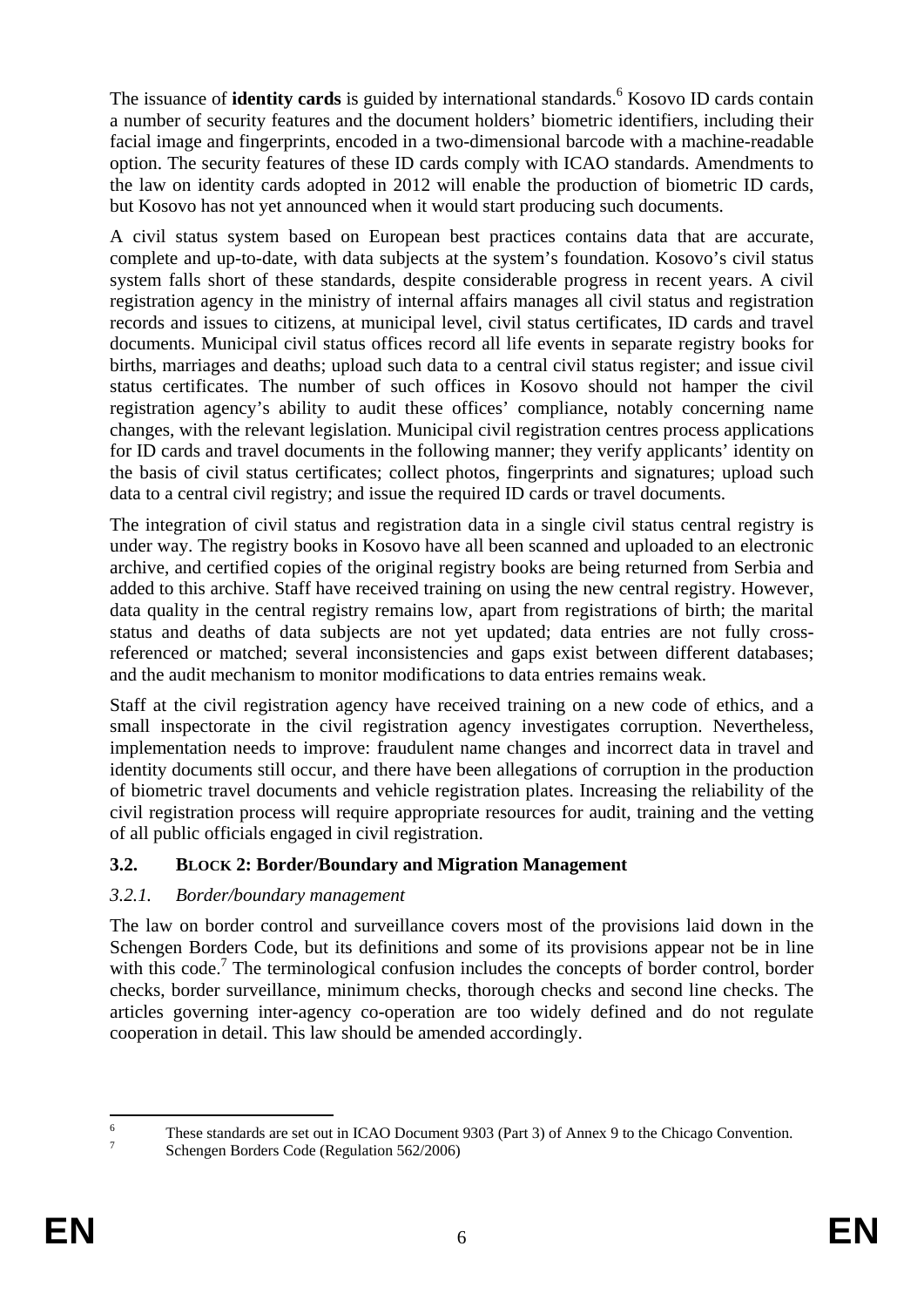The secondary legislation on local border traffic and the relevant permit is in line with the Schengen *acquis*.<sup>8</sup> In future, local border traffic could cover large areas adjacent to Kosovo, with a considerable impact on migratory flows through Kosovo. An efficient system should be established, in close cooperation with neighbouring countries, to manage the issuance, control and use of local border traffic permits.

The **IBM** strategy adopted in 2012 draws upon the Western Balkans model, which lacks the comprehensive approach to IBM set out in the 2006 Council Conclusions, the Schengen Borders Code and the Schengen Catalogue. The key elements of IBM, namely border control, crime prevention and implementation of the four-tier access control model, are missing from this strategy, and training is inadequately covered. This strategy should be redrafted, bearing in mind all key recommendations and best practices set out in the 2006 Council Conclusions, the Schengen Borders Code and the Schengen Catalogue.<sup>9</sup>

In a well-functioning IBM system, strategic risk analysis is used to manage risks and threats to border security. All Kosovo authorities involved in border/boundary management have recently developed their risk analysis systems, with the border/boundary management centre starting to play a key role in risk management. At regional and local level, risk analysis should be practiced systematically to enhance operational planning, capacity building and a proactive approach to border/boundary management. Kosovo has also encountered technical difficulties in the operation of its border management system in the north of Kosovo. This should be rectified.

Kosovo's IBM strategy functions as a piece of 'quasi legislation' that grants different roles and responsibilities to and organises cooperation between the various authorities involved in border/boundary management. The IBM action plan sets out how common goals in border/boundary management should be achieved. Strategic cooperation has improved at the central level, but inter-agency cooperation at the regional or local level could not be assessed. The border/boundary management centre is the only cooperation body whose roles and responsibilities are adequately regulated by the law on border control and surveillance and secondary legislation. Other authorities' roles and responsibilities in border/boundary management should also be legally defined. Kosovo should, therefore, draft legislation that defines the roles and responsibilities of all public authorities involved in border/boundary management, including operational cooperation and information sharing for the purpose of preventing and combating irregular migration and cross-border crime.

Law enforcement cooperation with neighbouring countries improved in 2012. Kosovo has strong relations with Albania and, to a lesser extent, the former Yugoslav Republic of Macedonia in police cooperation, customs cooperation and border cooperation, including joint patrols, information exchange and regular joint meetings.<sup>10</sup> Kosovo and the former Yugoslav Republic of Macedonia have established a joint communication centre for police cooperation. All three border/boundary-related authorities in Kosovo—the border police, customs and the food and veterinary agency—participate in such cooperation. Relations are also developing in the field of border checks. A new joint border-crossing point with the former Yugoslav Republic of Macedonia is being established, and there are plans to open new border-crossing points with Montenegro. Kosovo should endeavour to conclude agreements on law enforcement cooperation with all neighbouring countries.

 $\frac{1}{8}$ <sup>8</sup> Local Border Traffic Regulation (Regulation 1931/2006)

Schengen Borders Code (Regulation 562/2006); Council conclusions of 4-5 December 2006; Schengen Catalogue on External Border Control, Return and Readmission<br>
<sup>10</sup> Kosovo has a customs cooperation agreement with Montenegro and a police cooperation agreement

with Croatia.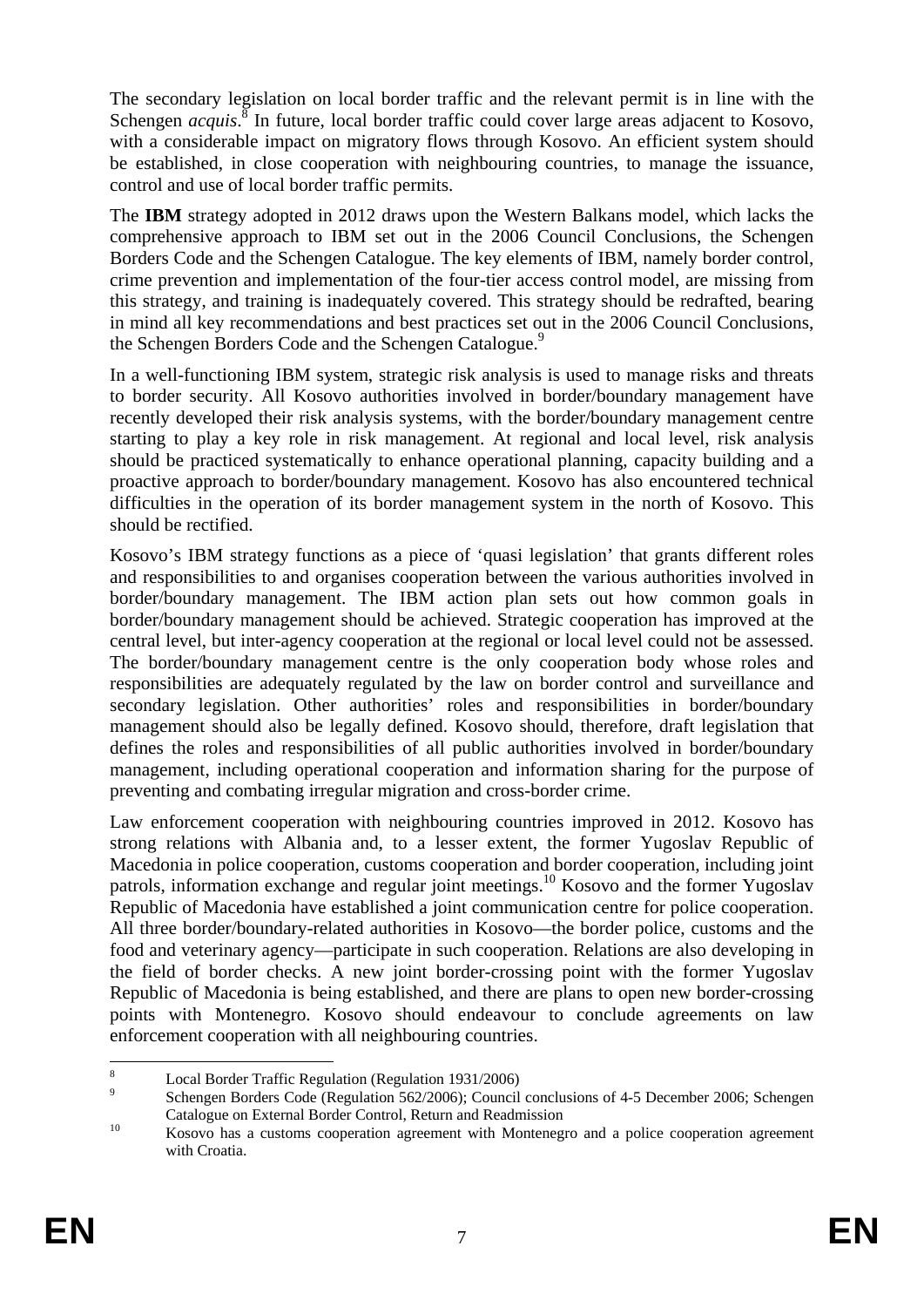In 2012, Kosovo and Serbia, with EU facilitation, made substantial progress in implementing the IBM Agreed Conclusions of 2 December 2011. This included opening four interim crossing points before the end of December 2012 and preparing the establishment of two more interim crossing points in 2013. The parties also agreed the geographical coordinates of six permanent crossing points, to be established in the future; provisions on law enforcement information exchange, customs information exchange and mutual legal assistance; and posting liaison persons to follow all issues related to the normalisation of relations between the two sides. The IBM agreement should be fully implemented in a coordinated manner.

In coordination with Montenegro, Kosovo should also delineate the mutual border. Kosovo should also explore modalities of cooperation with FRONTEX.

#### *3.2.2. Migration management*

The law on foreigners regulates a number of issues related to the issuance of visas, **legal migration and irregular migration**. Given its wide scope, it only partly complies with the EU *acquis*. The law on foreigners, the law on border control and surveillance and the secondary legislation should, therefore, be comprehensively redrafted so that their definitions and core provisions comply with the Schengen Borders Code and EU legislation on legal migration<sup>11</sup> and irregular migration.<sup>12</sup> Amendments should address the following:

- The law on foreigners stipulates that foreigners may enter and stay in the territory of Kosovo if they hold a valid travel document that includes a valid visa or temporary stay permit. The entry conditions defined in the law on foreigners, as well as transport carriers' obligation to verify travellers' identity, due diligence procedures and exceptions in the case of recognised refugees, as set out in the law on foreigners and the law on border control and surveillance, are not in line with the Schengen Borders Code;
- On the basis of the law on foreigners, the government has adopted a decision and drafted secondary legislation on the issuance of visas in consulates and at border/boundary-crossing points. Kosovo's planned new visa regime will affect 87 countries, but its implementation will be delayed until July 2013. The citizens of these countries may obtain visas at Kosovo's consulates, while some may do so at Kosovo's border/boundary-crossing points.13 Granting such wide consular powers to the border police is not in line with the Visa Code, $14$  which permits the issuance of visas at border-crossing points only under exceptional circumstances. The introduction of a visa information system will also require substantial investment in an IT system that links the relevant databases with the visa register. Despite external support, the infrastructure is not yet in place. The law on foreigners, the law on border control and surveillance and the secondary legislation should be amended to

Visa Code (Regulation 810/2009)

 $11\,$ Single Permit Directive (Directive 2011/98/EU); Directive on the conditions of admission of thirdcountry nationals for studies and training (Directive 2004/114/EC); Directive on admitting third-country nationals for research (Directive 2005/71/EC); Directive on the right to family reunification (Directive 2003/86/EC); Directive on long-term residents (Directive 2003/109/EC); Directive on the residence permit issued to third-country nationals who are victims of trafficking in human beings or who have been the subject of an action to facilitate illegal immigration, who cooperate with the competent

authorities (Directive 2004/81/EC) 12 Return Directive (Directive 2008/115/EC); Directive on assistance in case of removal by air (Directive 2003/110/EC); Directive providing for minimum standards for sanctions against employers of illegally

staying third-country nationals (Directive 2009/52/EC)<br>
The citizens of EU Member States do not require visas under Kosovo's planned new visa regime.<br>
<sup>14</sup>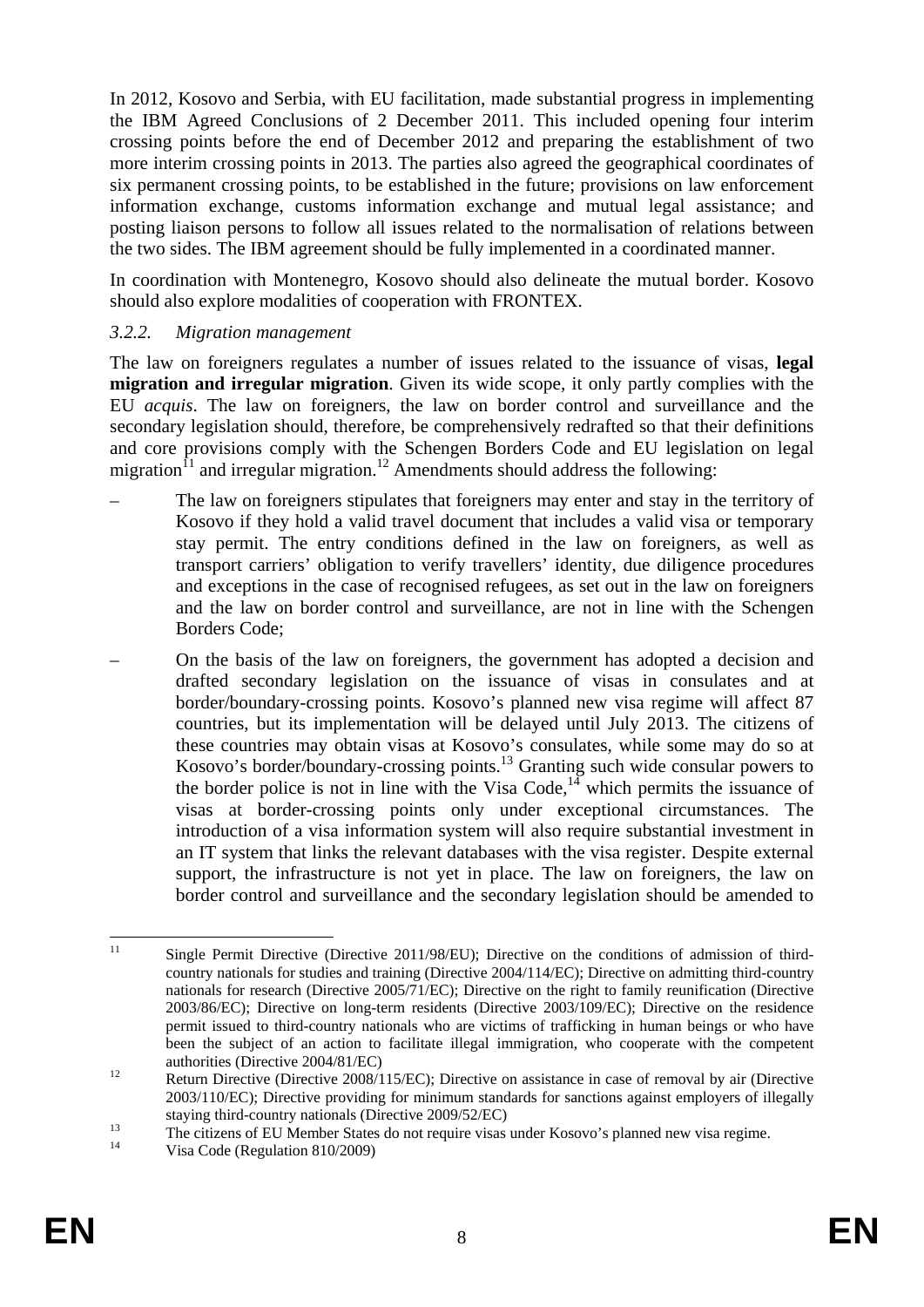ensure their full compliance with the Visa Code on the issuance of visas at bordercrossing points;

- The law on foreigners requires a work permit for issuing a temporary stay permit to foreigners, while the law on granting a permit for work and employment to foreign citizens requires a stay permit for the issuance of a work permit. This contradiction should be addressed. Neither law matches the definitions employed in the relevant EU legislation on family members, stateless persons or unaccompanied minors. There are no provisions on the employment of persons who have been granted a stay permit on humanitarian grounds, for family reunification or for studies or research. The clauses on family reunification do not meet EU standards. The law on foreigners does not regulate the stay of foreigners who have been victims of trafficking;
- The law on foreigners regulates the return of irregular migrants and detention prior to removal. However, it does not define procedures for a fair and transparent return policy, including provisions on return decisions, removal, entry bans, absconding, voluntary departure and vulnerable persons. The return procedure is unclear; procedural safeguards are missing. This law does not lay down specific rules on the return of vulnerable persons, unaccompanied minors or victims of trafficking. The possibility of extending voluntary departure or postponing return is missing. There are no penalties for employers employing illegally-staying third-country nationals;
- The law on foreigners stipulates that orders to leave should be accompanied by an entry ban, but does not provide rules on the withdrawal or suspension of an entry ban. There are no exceptions to the application of an entry ban for victims of trafficking or clear provisions on legal remedies against removal, legal assistance and representation. The rules on detention do not define competent authorities, detention conditions, contacts with legal representatives or family members, or the treatment of vulnerable persons. The principle of *non-refoulement* is included in the law on foreigners, in line with international standards, but there are no safeguards relating to pending returns, family unity or emergency health care. The best interests of the child and family unity are not covered;
- The law on foreigners does not contain provisions ensuring the socio-economic integration of refugees. To enhance their integration, including in the labour market, refugees should be granted a secure legal status in Kosovo, preferably in the form of a permanent stay permit issued after the expiry of a temporary stay permit;
- Kosovo has developed a new database on asylum and migration. Once functional, this could contribute to data collection and the analysis of migration to Kosovo. Yet, authorities' right of access has not been defined. In full compliance with the data protection law, the law on foreigners should be amended to regulate data processing in the field of migration and asylum, data access and data sharing among authorities.

The criminal code contains provisions on the smuggling of migrants, with appropriate sanctions, defining this crime as an action to obtain financial or material benefits from a foreigner's illegal entry to Kosovo. It also provides sanctions for persons who intentionally assist a foreigner's illegal entry to Kosovo. These provisions are largely in line with the EU Directive defining the facilitation of unauthorised entry, transit and residence.<sup>15</sup>

A new strategy and an action plan on migration are currently being drafted. This strategy should provide a comprehensive framework for migration management, including legal and

 $15$ 15 Directive defining the facilitation of unauthorised entry, transit and residence (Directive 2002/90/EC)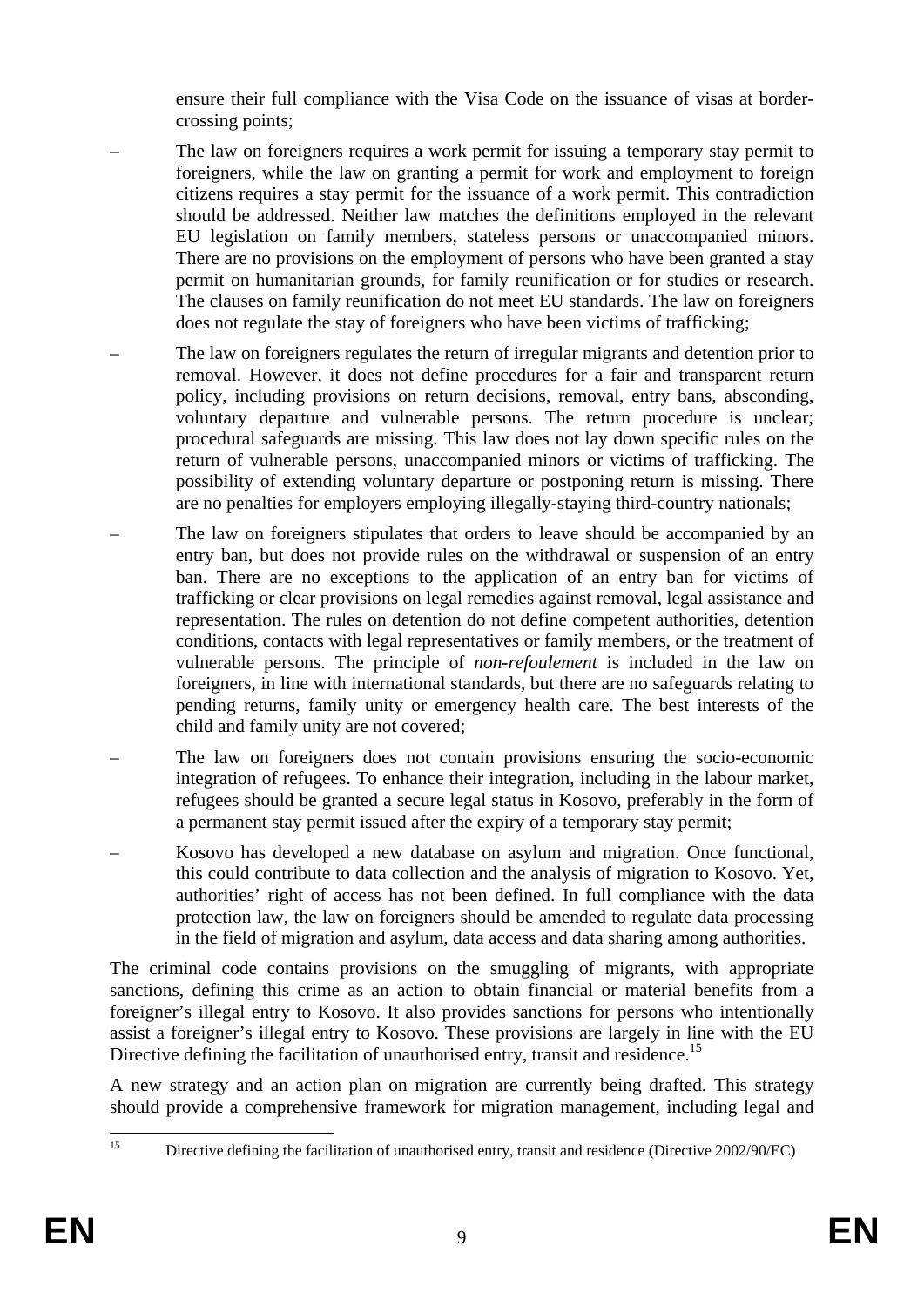irregular migration, in line with international best practices. It should set clear goals; define roles and responsibilities; clarify the scope of cooperation with third countries; and develop a migration profile for Kosovo.

## *3.2.3. Asylum*

The law on **asylum** regulates the qualification and status of applicants for international protection, material reception conditions and asylum procedures in Kosovo. It does not fully comply with the EU *acquis* and the 1951 Geneva Convention.<sup>16</sup> It covers, *inter alia*, the procedural aspects of asylum; different forms of protection, such as refugee status, subsidiary protection and so-called temporary protection; the rights and duties of applicants; the principle of *non-refoulement*; the termination of the asylum procedure; appeal; and document issuance. The law's structure is incoherent. Various definitions, including those relating to asylum-seekers, vulnerable persons, foreign citizens and stateless persons, are not fully in line with the EU *acquis* and the Geneva Convention. The definitions of safe countries of origin and safe third countries are not in line with the Asylum Procedures Directive. The law does not describe the principles of the asylum procedure. There is an additional category of socalled 'temporary protection,' but its purpose and scope are not clear.

The needs of vulnerable persons are not properly addressed and are limited to minors, women and persons with mental or physical disabilities. These provisions are not fully in line with the Reception Conditions Directive and the Qualification Directive. The rights of asylum seekers and procedural guarantees appear to be unduly restricted, particularly as concerns the examination of applications, the use of one's mother tongue in applications, the use of interpreters and the right to communicate with the UNHCR. The role of the UNHCR appears not to be in line with the Asylum Procedures Directive or the Geneva Convention.

There are no clear provisions on the rights and obligations of refugees and persons under subsidiary or so-called 'temporary protection,' and several basic principles are not listed in the law, such as access to education, assistance with integration, the right to own property and the right to employment, falling short of the standards of the Qualification Directive and the Geneva Convention. Legal remedies do not include the right of appeal against the rejection of an application for subsidiary or 'temporary protection,' which falls short of the standards of the Asylum Procedures Directive. Time limits on interrupting asylum procedures are not clearly defined.

Kosovo received only 31 asylum applications by November 2012 and 189 in 2011. This year, the department of citizenship, asylum and migration in the ministry of internal affairs also faced a number of allegations of corruption in managing asylum facilities and rental accommodation for returnees. These allegations should be vigorously investigated by the relevant authorities. Kosovo should explore modalities of cooperation with EASO.

# **3.3. BLOCK 3: Public order and security**

Kosovo overhauled its **criminal justice system** in 2012, with a new law on courts, a new law on prosecution, a new criminal code and a new code of criminal procedure entering into force on 1 January 2013. The laws on the Judicial Council and the Prosecutorial Council entered into force in 2011. These six pieces of legislation complement the law on Special Prosecution, which sets out the exclusive and subsidiary competences of special prosecutors in charge of investigating and prosecuting, *inter alia*, organised crime, corruption and terrorism.

 $16$ 16 Directive on reception conditions for asylum-seekers (Directive 2003/9/EC), the Qualification Directive (Directive 2004/83/EC and Recast Directive 2011/95/EC), the Asylum Procedures Directive (Directive 2005/85/EC) and the Temporary Protection Directive (Directive 2001/55/EC)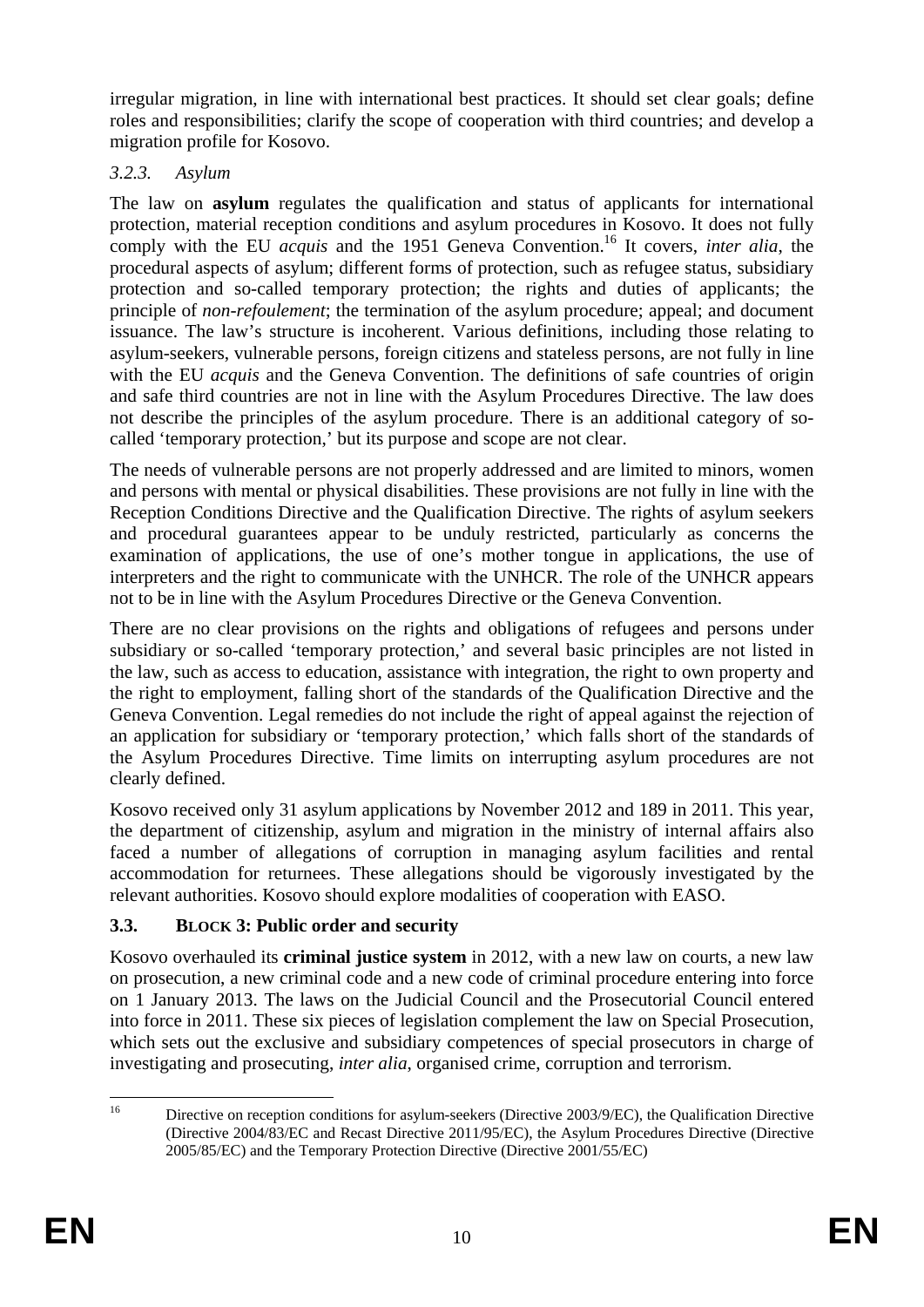The new court structure will consist of Basic Courts, a Court of Appeal and the Supreme Court. The law on courts establishes serious crime departments within the Basic Courts and the Court of Appeal to adjudicate serious crime cases, including those that fall under the exclusive and subsidiary competences of the Special Prosecution. The government has considered establishing a special criminal chamber in the Basic Court of Pristina to adjudicate serious crimes in areas that mirror the exclusive and subsidiary competences of the Special Prosecution. It remains unclear how such a special criminal chamber would relate to the serious crime departments to be set up in Basic Courts and in the Court of Appeal.

Kosovo should implement its judicial reform in a manner that improves the independence, effectiveness, accountability and impartiality of the judiciary, including by devoting sufficient financial and human resources to operating the new court system. Judges and prosecutors underwent a vetting procedure in 2009. The Judicial and Prosecutorial Councils should make a particular effort to prevent political interference in the investigation, prosecution and adjudication of crimes; ensure the transparent recruitment, vetting and appointment of judges and prosecutors, filling vacant positions notably from minorities; and enforce disciplinary action in all cases involving corruption in the judiciary. The Judicial Council should continue to implement its strategy to reduce the backlog of pending court cases.

A new **criminal code** was adopted in April 2012 and entered into force in January 2013. It contains provisions, *inter alia*, on the smuggling of migrants, trafficking in human beings, the production and trafficking of drugs, organised crime, corruption and arms trafficking. Its provisions respect the exclusive and subsidiary competences of the Special Prosecution. However, the provisions on corruption offences require further examination. The provisions on expelling foreigners from Kosovo are not fully in line with those of the law on foreigners. The section on criminal records does not include provisions on information exchange with third countries.

A new **code of criminal procedure** was adopted on 22 December 2012 and entered into force on 1 January 2013. Some of its provisions are in line with EU standards, including those on data protection. Other provisions constitute grounds for concern. The new code contains some provisions that may affect the principle of the non-retroactivity of legislation. The draft code stipulated that ongoing cases would be handled by the previous code, while the transitional provisions of the adopted code also apply to criminal proceedings initiated before 1 January 2013, cases in which indictments have been filed and confirmed, and cases in which indictments have been filed but not yet confirmed. The new code incorporated a transitional period of only ten days, leaving insufficient time for all actors to prepare for its implementation. This could cause problems in the administration of justice. Finally, the potential retroactivity of the code's new provisions on pre-trial witness testimony may restrict the admissibility of pre-trial testimony as grounds for a conviction in criminal trials that are already in process. Several provisions of the code of criminal procedure deserve further examination.

The correct implementation of the new law on courts, the new law on prosecution, the new criminal code and the new code of criminal procedure is an essential prerequisite of improving the independence, effectiveness, accountability and impartiality of the judiciary in Kosovo. Therefore, Kosovo should consider conducting a general review of the functioning of the restructured criminal justice system in the second half of 2013, including an assessment of the implementation of these four laws.

## *3.3.1. Preventing and combating organised crime, corruption and terrorism*

Kosovo has established a legislative and institutional framework to combat **organised crime** and corruption, but cooperation between the police, customs and prosecutors in investigating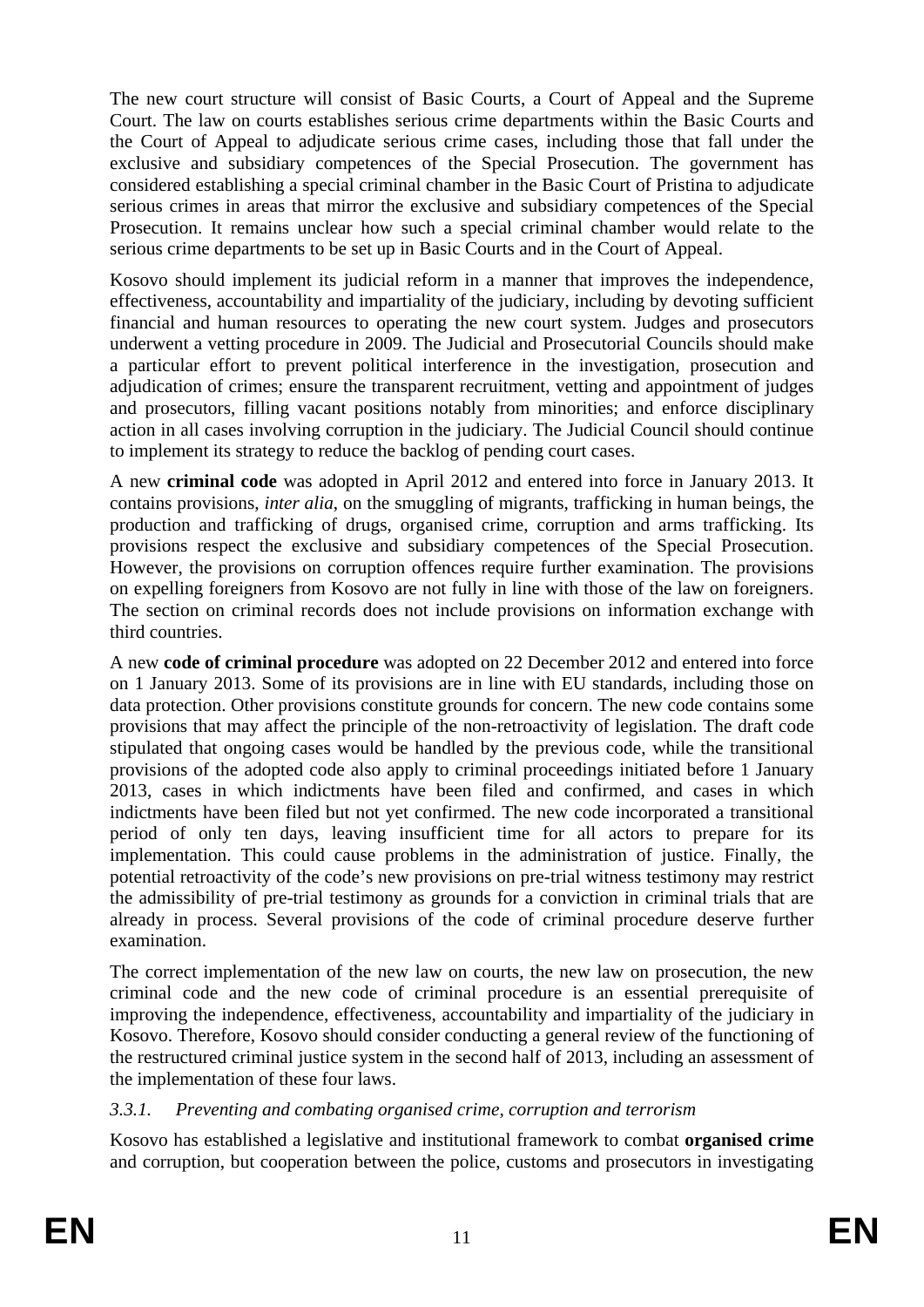and prosecuting such crimes should further improve.<sup>17</sup> Cooperation between the police and prosecution needs to improve to ensure an increase in the number of prosecutions following investigations and to ensure a pro-active approach to fighting serious crime in line with the strategy and action plan on intelligence-led policing. The investigative capacity of the police is adequate, but that of customs should improve. Cooperation between the prosecution and the Financial Intelligence Unit (FIU) should improve to ensure a pro-active approach to launching investigations into inexplicable wealth. The functioning of the FIU and its cooperation with the police improved in 2012. The foundations of a new witness protection programme were laid in 2012, but substantial budgetary allocations and capacity-building will be necessary in this field. Kosovo is expected to adopt a new anti-corruption strategy and action plan and has already adopted a new strategy and action plan against organised crime. It should make a particular effort to establish a track record of investigations, prosecutions and final court rulings in cases concerning organised crime and corruption, including drug trafficking, trafficking in human beings, arms trafficking and money-laundering.

The **Special Prosecution** plays an important role in investigating and prosecuting serious crimes in Kosovo. Special prosecutors include EULEX prosecutors and Kosovo public prosecutors, with the authority and responsibility to conduct criminal investigations and prosecute serious crimes that fall under the Special Prosecution's exclusive<sup>18</sup> and subsidiary<sup>19</sup> competences. In 2012, the government considered amending the competences of the Special Prosecution or extending to all prosecutors in Kosovo the Special Prosecution's exclusive competence to investigate and prosecute money-laundering cases. Such reforms should only be undertaken in the light of further experience of how the restructured criminal justice system works in practice. The exclusive and subsidiary competences of the Special Prosecution should be maintained. In the context of the general review of the criminal justice system mentioned above, Kosovo and the EU may begin a joint reflection on how best to adapt the Special Prosecution's competences to the restructured criminal justice system.

The legal and institutional framework to combat the **trafficking of drugs** and precursors is in place. However, the resources to implement Kosovo's anti-drug policy are insufficient, and an intelligence-led approach is lacking. Kosovo's efforts to disrupt the trafficking of heroin from Afghanistan via Turkey to EU markets, and the trafficking of cocaine from Latin America via Montenegro and Albania to the EU, remain inadequate. Kosovo continues to face difficulties in reducing the cultivation and trafficking of cannabis to the EU. Drug seizures increased in 2012 but remain modest; the judicial follow-up of investigations, inadequate. Kosovo began cooperating with the EMCDDA in 2009. Its law on drugs, psychotropic substances and precursors incorporates international standards in the fight against drug trafficking, as well as the preventive aspects of drug addiction. The criminal code contains penalties for drug trafficking. The drug strategy and action plan address demand and supply reduction. Kosovo should considerably improve its efforts to combat drug trafficking.

The legal and institutional framework against **trafficking in human beings** is under development. Kosovo remains a place of origin and transit for victims of trafficking. The trend of trafficking women to the EU for sexual exploitation continues. Child trafficking for

 $17$ <sup>17</sup> *cf.* European Court of Auditors, European Union Assistance to Kosovo Related to the Rule of Law,

Special Report No. 18, 2012<br><sup>18</sup> Exclusive competences include the investigation and prosecution of, *inter alia*, terrorism, war crimes, organised crime and money-laundering.

<sup>&</sup>lt;sup>19</sup> Subsidiary competences include the investigation and prosecution of, *inter alia*, the smuggling of migrants, trafficking in human beings, drug trafficking, unlawful gambling, tax evasion, weapons trafficking, the abuse of office, bribery and fraud in office.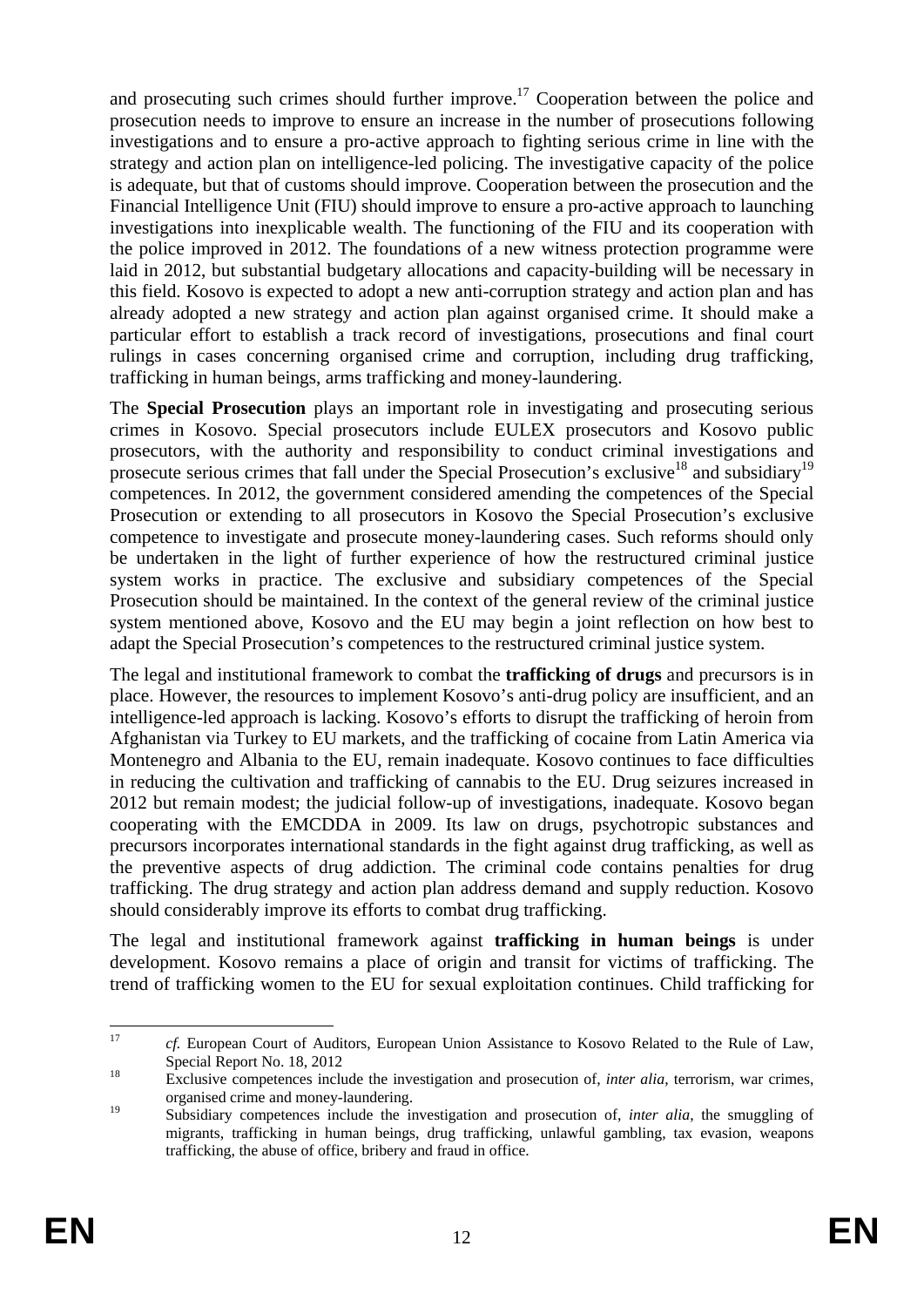the purpose of begging and facilitated irregular migration, often using forged or counterfeit documents, remain matters of serious concern. The new criminal code contains provisions on trafficking in human beings and the smuggling of migrants. It increased penalties for the trafficking of children. The police launched a number of criminal investigations of trafficking in human beings in 2012, but the prosecution of such crimes and convictions remain low. Although planned in the legislative programme, the government has not yet adopted a law on trafficking in human beings. A strategy and action plan against trafficking in human beings is in place. However, Kosovo should considerably improve its efforts to combat trafficking in human beings and facilitated irregular migration, including by drafting a new law on trafficking in human beings.

The **trafficking of small arms and light weapons** continues to afflict Kosovo. The criminal code contains provision on arms trafficking, and Kosovo has a strategy and action plan against arms trafficking. Terrorism originating in Kosovo poses a lesser threat to Kosovo and the EU than organised crime and corruption. Kosovo has a counter-terrorism and domestic security strategy and action plan. These strategies should be fully implemented.

The law on the prevention of **money-laundering and terrorist financing** establishes the FIU as an independent institution that provides financial intelligence to investigative bodies in the field of money-laundering and terrorist financing. The responsibilities of the EULEX-led Financial Intelligence Centre have recently been transferred to Kosovo's FIU. The FIU's cooperation with banks improved in 2012, with a growing number of cash transactions reported. The government has also drafted, with assistance provided by the EU and the Council of Europe, amendments to this law to address concerns in four areas: national risk assessment, the criminalisation framework, sanctions for non-compliance and international cooperation. These amendments seek to update the law's definitions in line with Financial Action Task Force (FATF) recommendations; strengthen the operational independence of the FIU; and refine the provisions on information exchange, customer due diligence, suspicious transaction reports, supervisory responsibilities, sanctions and casinos. The exchange of information with third countries has improved: the FIU has concluded memoranda of understanding with seven countries.<sup>20</sup> Under Slovenian sponsorship, Kosovo wishes to apply for membership of the Egmont Group of FIUs. Kosovo should consider future amendments to its legislation on the prevention of money-laundering and terrorist financing on specialised training and statistical indicators and implement the relevant strategy and action plan.

**Asset confiscation** is regulated, to a certain extent, by the criminal code and code of criminal procedure. The government has drafted a law establishing extended powers for the confiscation of assets. This would enable conviction-based confiscation and, within limits, the confiscation of accumulated wealth. The powers of confiscation extend to assets that are not material benefits of a criminal offence, assets acquired by a defendant who died or left Kosovo and assets transferred to another party. In the case of a *bona fide* purchase, transferred assets may not be confiscated. This draft introduces the concept of a 'reversed burden of proof,' requiring defendants to prove how they acquired their sequestered assets. An agency managing sequestered or confiscated assets supports judicial and law enforcement authorities with the execution of decisions on sequestering and confiscating assets. Kosovo should adopt and implement the draft law establishing extended powers for the confiscation of assets.

Kosovo has developed an extensive legislative and institutional framework against **corruption**, including laws on the declaration of assets by public officials, the prevention of

 $20\degree$ These countries include the following: Slovenia, Croatia, Albania, Montenegro, the former Yugoslav Republic of Macedonia, San Marino and Turkey.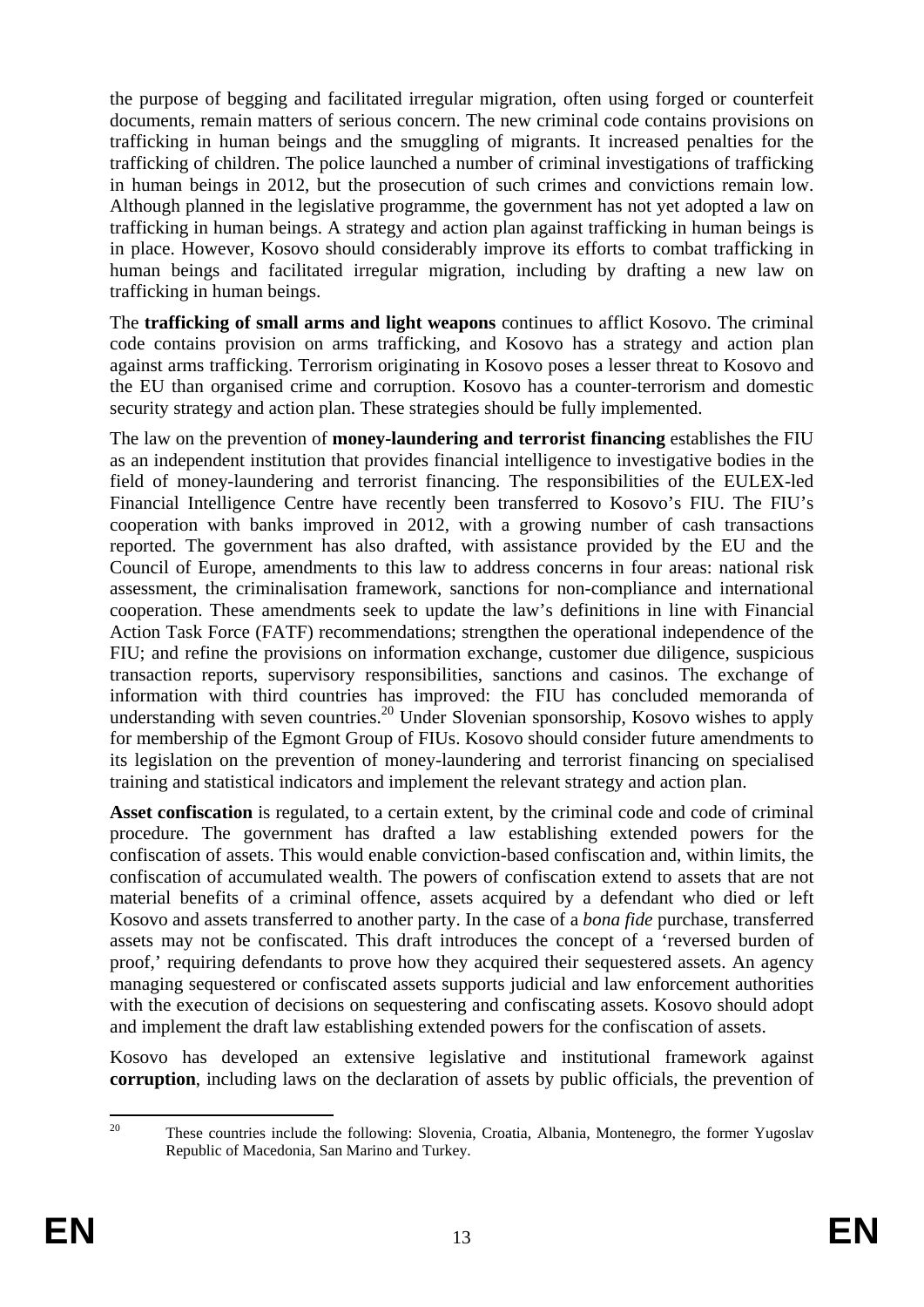conflicts of interest in the public sector, whistle blowers, public procurement and political party financing. An anti-corruption agency is in charge of implementing the laws on the declaration of assets and the prevention of conflicts of interest. This agency may launch preliminary investigations of corruption, transferring to the police or prosecutors suspected corruption cases. It has signed a memorandum of understanding with EULEX. Despite its mandate, it can only verify the origin of assets when it suspects that they have been acquired illegally. Its expertise in identifying and following up corruption risks in the public sector, including via risk assessments in vulnerable sectors, remains limited. Kosovo should consider whether additional resources are necessary for this agency to discharge its duties.

An anti-corruption council was set up in 2012, under the aegis of the president, to improve coordination among the various bodies involved in the fight against corruption. The Special Prosecution has also established an anti-corruption task force, while the police has set up a directorate against economic crime and corruption. The overlapping roles and responsibilities of these anti-corruption bodies should be clarified.

Despite a modern public procurement law in place, the abuse of public procurement procedures continues to be a major problem in Kosovo. This law should be fully implemented, with any abuse investigated and prosecuted. The law on **political party financing** should be amended in a manner that prohibits or strictly regulates donations from legal entities that also provide goods and services to the public administration, obliges political parties to have a single bank account and defines time limits for publishing financial reports. Kosovo's entire anti-corruption framework should be implemented to achieve concrete results in the fight against corruption.

A new law on the **police** regulates the duties and powers of the police. Secondary legislation, notably on the use of force and firearms by police officers, data protection and disciplinary measures, remains outstanding. The law on the police inspectorate regulates the powers of the independent police inspectorate, which handles complaints and disciplinary action and may launch criminal investigations against police officers. Relations between the police and the police inspectorate improved in 2012, and the inspectorate also launched several new investigations in 2012. Secondary legislation is necessary for the full implementation of the law on the police inspectorate, which have not yet been adopted. All the necessary secondary legislation for the law on police and the law on the police inspectorate should be adopted and implemented.

In 2012, Kosovo drafted a law on the **interception of telecommunication**, which would enable the police, the Kosovo intelligence agency, customs and EULEX to lawfully intercept electronic communication and to request the content, location and traffic data of electronic communication for the purpose of law enforcement or domestic security. Whilst the purpose and scope of the draft law appear to be in line with the provisions of the e-Privacy directive,  $2<sup>1</sup>$ concerns have been raised as regards its alignment with the provisions of the Data Retention Directive.<sup>22</sup> Future legislation on interception needs to clearly distinguish between judicial interception and interception for intelligence services, in line with European best practices. The government should consider regulating data retention for law enforcement purposes, notably as concerns its scope, purpose, proportionality, data categories, data access, retention periods and legal remedies, in line with the Data Retention Directive.

The law on **witness protection** was adopted in 2011 and entered into force in 2012. It regulates the protection of witnesses of serious crimes. It is largely in line with European best

 $\overline{21}$ <sup>21</sup> Directive 2002/58/EC, Article 15(1)

Directive 2006/24/EC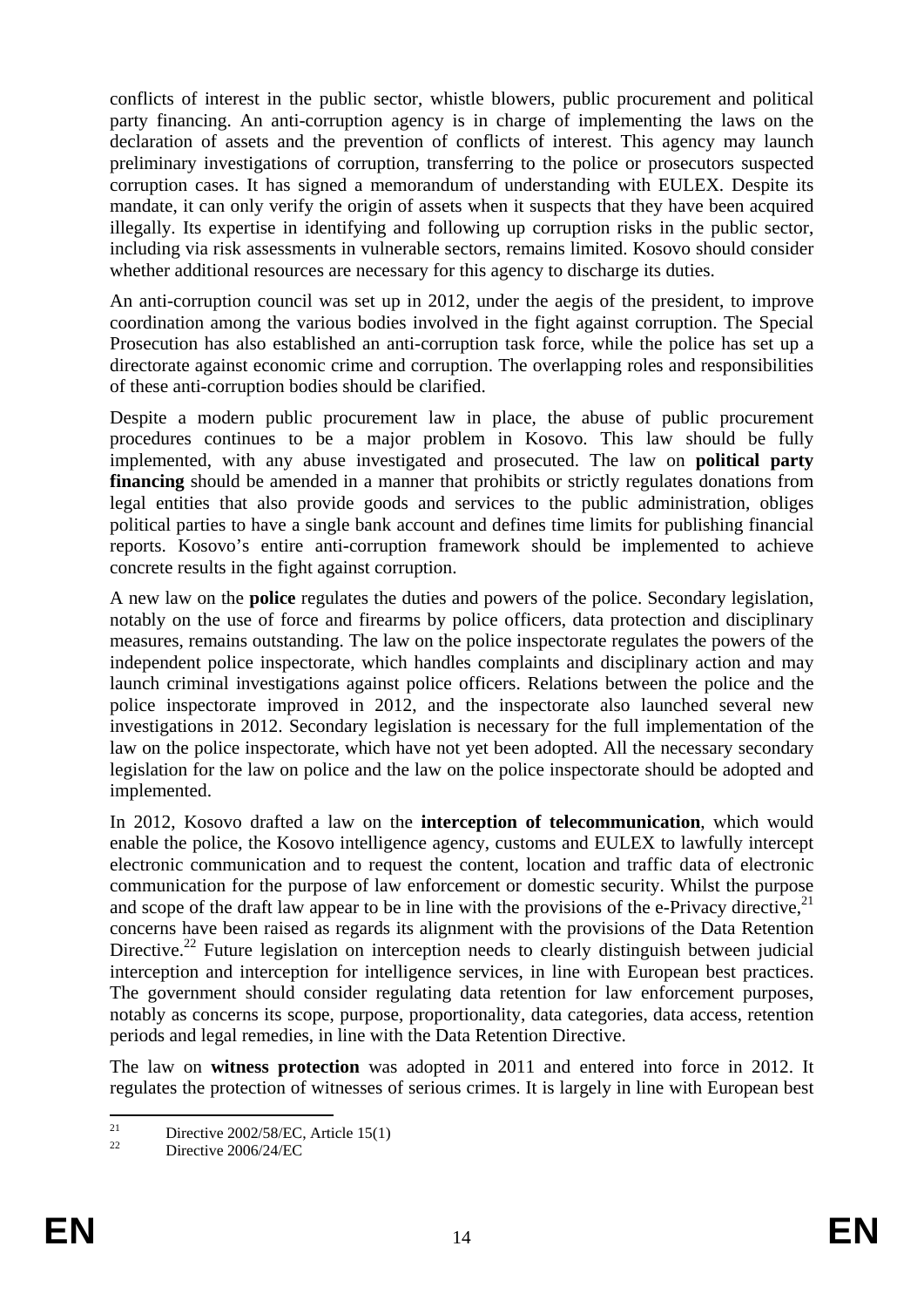practices, but its implementation requires secondary legislation on issues such as a change of identity, budgetary provisions, safe house requirements and questionnaires for victims. An international agreement for relocation, based on the EUROPOL format, was signed in January 2013. Once operational, Kosovo's witness protection directorate will work alongside the EULEX witness security programme, which is still responsible for protecting witnesses of crime under EULEX's mandate.

## *3.3.2. Law enforcement cooperation*

Kosovo has concluded **police cooperation** agreements with Austria, Sweden, Croatia, Albania and the former Yugoslav Republic of Macedonia; agreements on combatting trafficking in human beings with France and the former Yugoslav Republic of Macedonia; a security cooperation with Germany; and an agreement to combat organised crime and irregular migration with Hungary. It has customs cooperation agreements with ten countries.<sup>23</sup>

Kosovo established an international law enforcement cooperation unit (ILECU) in 2011. This unit, as elsewhere in the Western Balkans, seeks to facilitate strategic and operational cooperation with the law enforcement authorities of neighbouring countries and EU Member States. As a constituent unit of the police, Kosovo's ILECU has access to all domestic databases. It should process personal data strictly in line with the law on data protection. The police have also recently enabled EULEX's access to the police information system and border management system. Such information sharing is likely to benefit the investigation of serious crimes in Kosovo, but the police and EULEX should also seek to formalise the exchange of criminal information and intelligence in a technical arrangement.

Kosovo's strategic and operational law enforcement cooperation with neighbouring countries and EU Member States works on an informal basis. Law enforcement cooperation with Albania and the former Yugoslav Republic of Macedonia is strong; relations with Serbia, via EU facilitation, and Bosnia and Herzegovina are improving. Kosovo is planning to deploy law enforcement liaison officers to Austria, Hungary, Germany, Sweden and Switzerland. Kosovo should continue deepening law enforcement cooperation with all interested neighbouring countries and EU Member States. It should explore modalities of cooperation with EUROPOL, INTERPOL and regional law enforcement organisations.

## *3.3.3. Judicial cooperation in criminal matters*

Kosovo has concluded agreements on **mutual legal assistance** with Croatia, the former Yugoslav Republic of Macedonia and Turkey; agreements on extradition with the former Yugoslav Republic of Macedonia and Turkey; and agreements on the transfer of sentenced persons with Belgium, Switzerland, the former Yugoslav Republic of Macedonia and Turkey. Negotiations with Germany, Italy and Albania on mutual legal assistance, extradition and the transfer of sentenced persons have been completed. Kosovo has approached another 23 states to negotiate further agreements. $^{24}$ 

In addition to these bilateral agreements, the law on international legal cooperation provides a legal basis for mutual legal assistance with third countries. EULEX continues to act as an interface with non-recognising states under the terms of a technical arrangement with the ministry of justice. The law on international legal cooperation requires reciprocity for the

 $23$ These countries include the following: Bulgaria, the Czech Republic, Germany, Ireland, Sweden, the United Kingdom, Switzerland, Canada, the United States and Saudi Arabia. 24 These countries include the following: Austria, Belgium, Bulgaria, the Czech Republic, Denmark,

Estonia, Finland, France, Germany, Hungary, Italy, Lithuania, Latvia, Luxembourg, the Netherlands, Poland, Portugal, Slovenia, Sweden, Croatia, Switzerland, Norway and Turkey.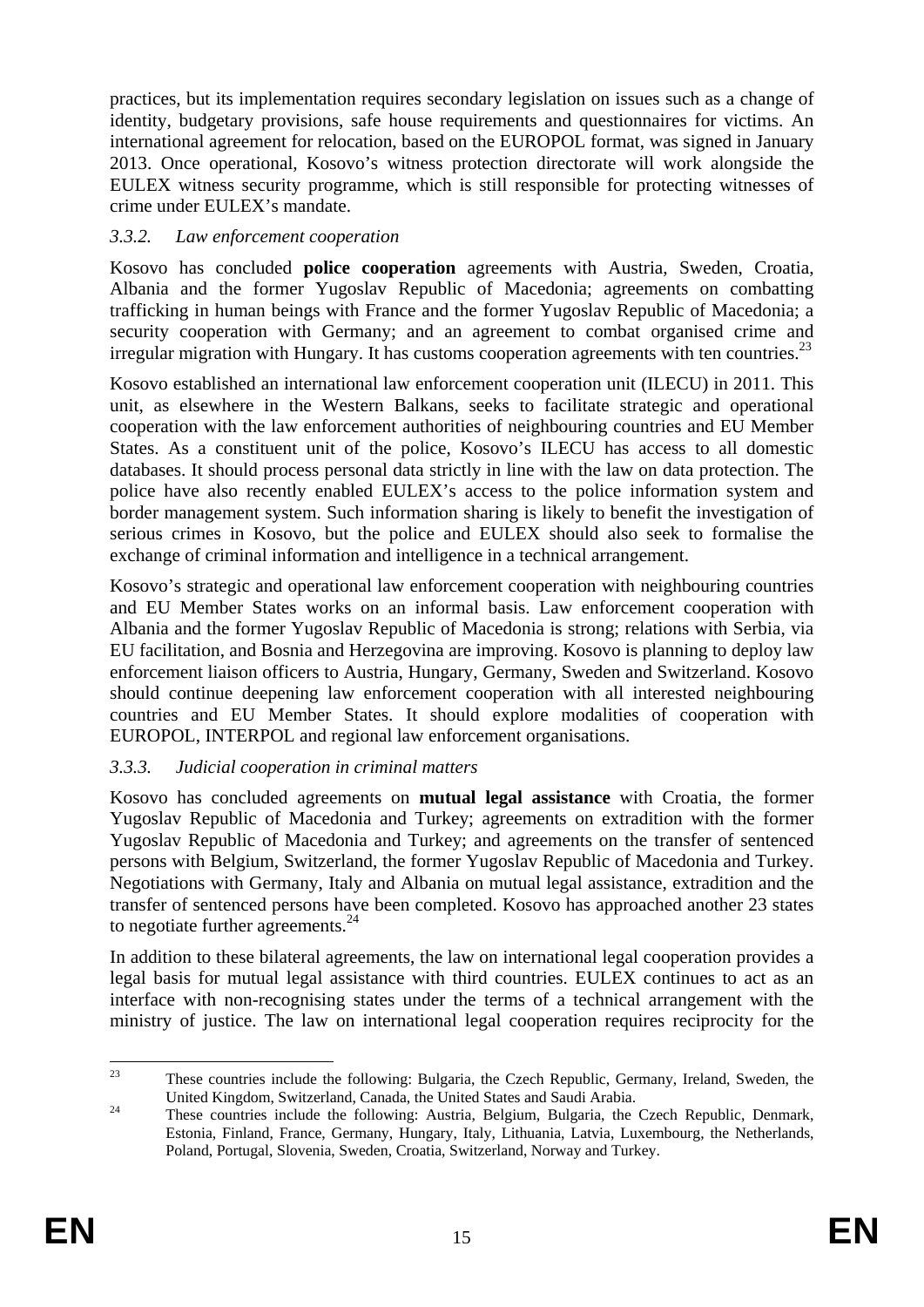processing of requests for mutual legal assistance. Kosovo has sent several requests to Serbia, but refused to process such requests from Serbia in the absence of reciprocity.

Although not a member of the Council of Europe, Kosovo should consider ratifying all the relevant Council of Europe conventions in the field of mutual legal assistance. It should also explore modalities of cooperation with EUROJUST.

## *3.3.4. Data protection*

The right to the **protection of personal data** is safeguarded by the constitution, the law on access to official documents and the law on personal data protection. Further data protection rules are set out in the law on the classification of information and security clearance. A regulation on the data protection agency and secondary legislation on assessing the officials of the data protection authority seek to implement this legal framework.

The data protection law regulates data processing by public and private bodies, obligations of data controllers and processors and the rights of data subjects. It provides sanctions for serious violations of data protection provisions. This law largely complies with the EU *acquis*, but further progress in data protection requires the implementation of the relevant regulation and secondary legislation.

This law contains a set of restrictions on the information to be given to data subjects, the right of access and the right to supplement, correct or delete data. Public security constitutes such an exception. This clause is in line with the EU *acquis*, but its implementation should be monitored. Most Member States have provisions that allow the restriction of data subjects' right of access to their personal data on public security grounds. The scope and possible exemptions regarding data subjects' rights requires further clarification.

The independence of the chief supervisor of the data protection agency is established by the data protection law. While the formal aspects of independence are guaranteed, these provisions must be implemented in practice. The *de facto* independence of supervisors appears appropriate: all five supervisors have been appointed and took up their posts.

This agency has its own budget administered independently in accordance with the data protection law. Its budget appears appropriate, and the agency has filled most of its posts. It has established working groups to draft regulations on the processing of personal data in police and judicial cooperation in criminal matters. A list of countries and international organisations with an adequate level of data protection has been approved by the data protection council. Despite insufficient staffing, it has conducted fifty inspections and audits among public and private organisations to assess their compliance with data protection rules.

This agency is also consulted prior to the adoption of legislative and administrative measures relating to the processing of personal data. It has been consulted on thirteen draft laws and regulations, but was not consulted prior to the adoption of the law on police or the new criminal code of procedure. In line with its mandate, this agency should be consulted in future on all draft legislation involving the processing of personal data.

## **3.4. BLOCK 4: Fundamental Rights related to the Freedom of Movement**

**Human and fundamental rights** are enshrined in Kosovo's constitution. The constitution lists the main international agreements and instruments directly applicable in Kosovo.<sup>25</sup> In

 $25$ 25 These instruments include the Universal Declaration of Human Rights; the European Convention on Human Rights and its Protocols; the International Covenant on Civil and Political Rights and its Protocols; the Council of Europe Framework Convention for the Protection of National Minorities; the Convention on the Elimination of All Forms of Racial Discrimination; and the Convention on the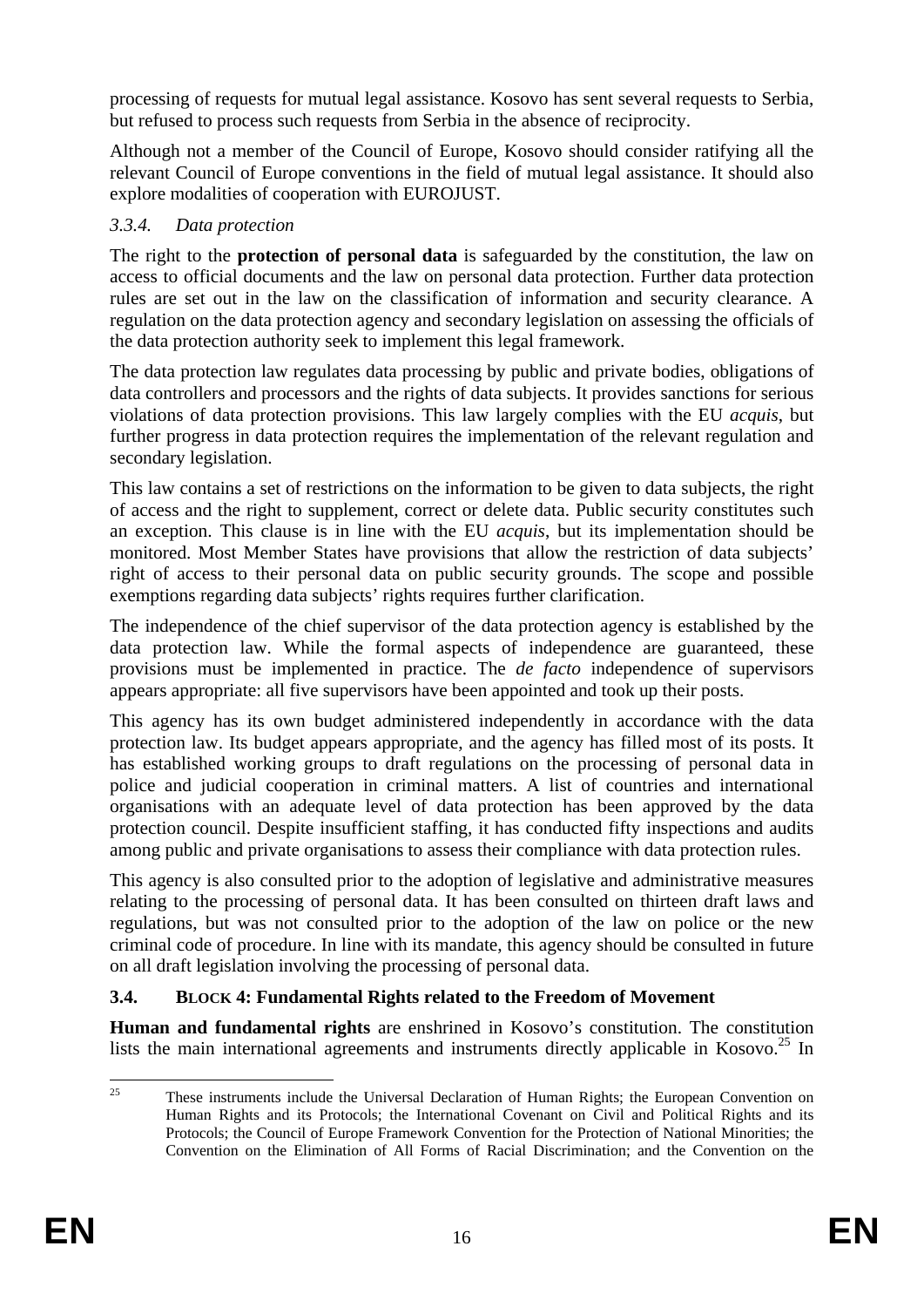case of conflict, the international agreements that Kosovo has ratified take precedence over domestic legislation. The human and fundamental rights enshrined in these agreements are to be interpreted in line with the decisions of the European Court of Human Rights.

The constitution empowers individuals to refer to the constitutional court violations of their fundamental rights. The assembly has a committee on human rights, gender equality, missing persons and petitions with a mandate to review all issues pertaining to human rights, to review petitions by citizens and to oversee the implementation of laws within its competence. Kosovo has established structures at central and municipal level to assist with the protection, promotion and enforcement of human and fundamental rights. A new strategy and action plan on human rights is due to be drafted soon.

Kosovo has a solid legal framework for the protection of human and fundamental rights. There are a large number of institutions and authorities at different levels of government with responsibilities relating to the implementation of such rights. Kosovo is currently working on secondary legislation in this area, which should include the consultation of municipal authorities.

The European Framework Convention for the Protection of National Minorities, which mandates the protection of persons from threats, hostility, violence or discrimination as a result of their ethnic, cultural, linguistic or religious identity, is directly applicable in Kosovo. The domestic legal framework also includes provisions urging Kosovo institutions to protect the security and safety of **minorities** through, *inter alia*, the law on the protection and promotion of the rights of communities and their members and the law on the use of languages. Kosovo has a strategy and action plan on the integration of the Roma, Ashkali and Egyptian minorities, but the situation of these minorities remains very poor. The implementation of this strategy and action plan remains limited, mostly due to a lack of political will and weak capacity in ministries and municipalities.

Kosovo has a legal framework guaranteeing **anti-discrimination**, including a gender equality law, an anti-discrimination law, a law regarding the employment of persons with disabilities and an ombudsman law. The anti-discrimination law is being reviewed to strengthen its sanction mechanism. However, there has been limited progress in the area of social inclusion, including anti-discrimination. Combined with weak civil society activism, the antidiscrimination law has not yet created an effective protection mechanism against discrimination. The lesbian, gay, bisexual, transvestite and transsexual (LGBT) community faces stigmatisation and the threat of violence. Despite the legislation, people with disabilities face serious problems in accessing infrastructure, assistance, medical care, employment and protection from discrimination. The legal framework should be enforced to ensure gender equality in Kosovo.

The legal framework supporting **minorities' access to travel and identity documents**, including civil registration, is satisfactory, but implementation remains limited. A recent OSCE report found that, despite municipalities' obligation to provide services in all official languages, individuals who belong to minorities that are in a numerical minority in a given municipality are often unable to communicate with civil registration officials and obtain documents in their own language. Illiterate members of minorities face additional obstacles in completing forms to access civil registration.<sup>26</sup>

Elimination of All Forms of Discrimination Against Women; the Convention on the Rights of the Child. Kosovo is a member of neither the UN nor the Council of Europe. 26 OSCE, Access to civil registration in Kosovo, Pristina, July 2012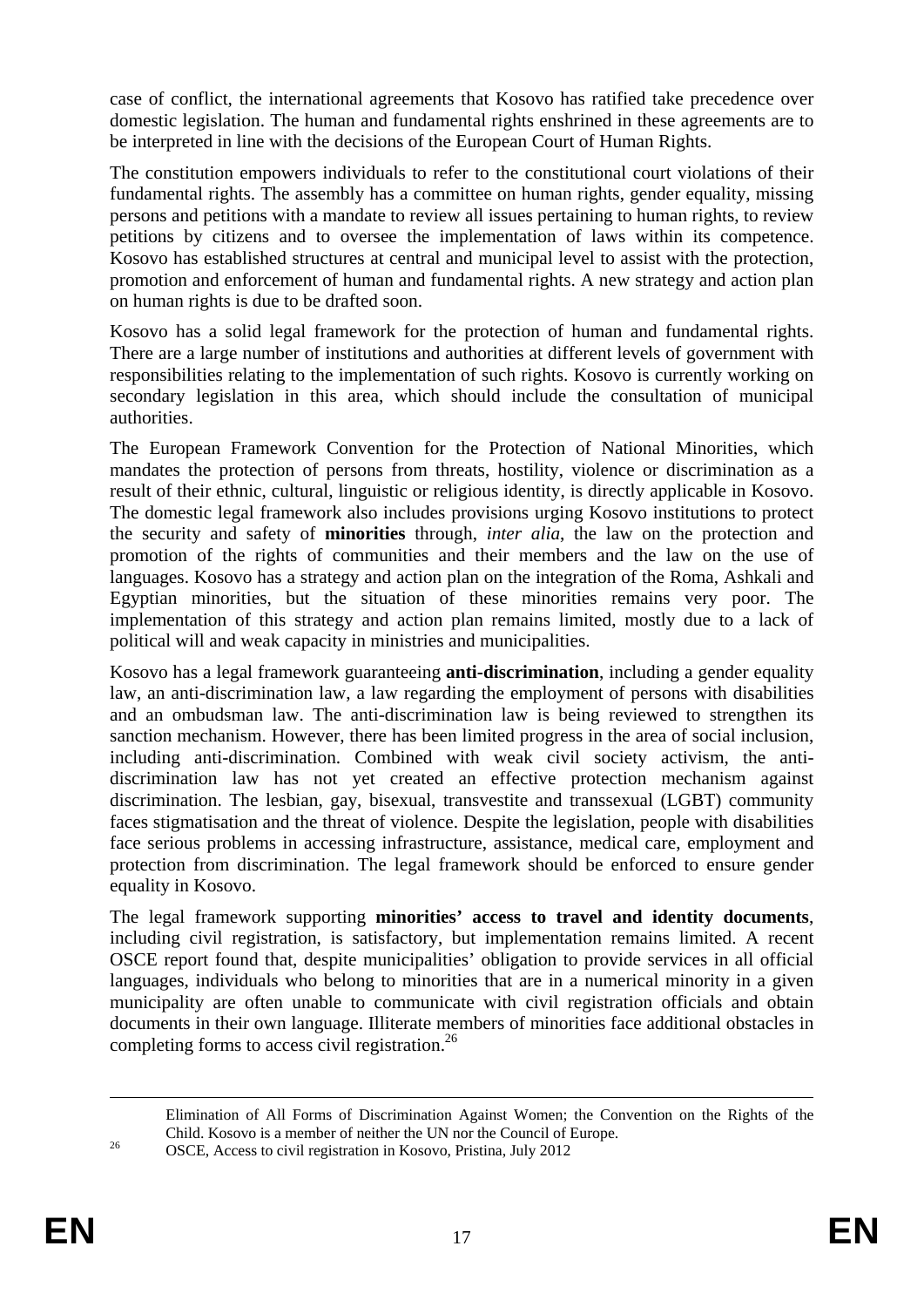Persons belonging to the Serbian minority have raised concerns about the freedom of movement in the context of Kosovo's implementation of the agreement with Serbia on the freedom of movement. They have faced delays in obtaining driving licences and vehicle registration documents, as well as in language compliance, all of which may have an adverse impact on the freedom of movement. The ombudsperson has taken up some of these complaints, mostly related to the lack of implementation at municipal level.

**Ethnically-motivated crime** is committed against all minorities in Kosovo, including Albanians in areas where they do not constitute a majority. There has been an increase in ethnically-motivated crime committed against Serbian returnees, and security for Serbs south of the river Ibar has deteriorated.

Municipal community safety councils, chaired by local mayors and made up of members representing minorities within a municipality, are the main local bodies mandated to address the security of minorities. The functioning of these councils remains inconsistent, and many municipalities have yet to establish such bodies. The government adopted a strategy and action plan for community safety in 2011.

### **4. ASSESSMENT OF SECURITY AND MIGRATORY IMPACTS OF VISA LIBERALISATION**

## **4.1. Security impact of visa liberalisation with Kosovo**

Kosovo continues to face major challenges in effectively preventing and combating organised crime and corruption. Criminal activities such as the trafficking of heroin, cocaine and cannabis, facilitated irregular migration, trafficking in human beings, arms trafficking, as well as cigarette and fuel smuggling are widely undertaken.<sup>27</sup> The combination of lucrative crossborder illicit activities, economic underdevelopment and limited administrative capacity create considerable incentives for bribery, money-laundering and the abuse of public procurement procedures. Despite marginal improvements detected by the  $OECD^{28}$  and Transparency International<sup>29</sup> in 2012, corruption remains a major problem in Kosovo.

Kosovo has established a legislative and institutional framework to combat organised crime and corruption, but cooperation between the police, customs and prosecutors in investigating and prosecuting such crimes should further improve. Cooperation between the police and prosecution needs to improve to ensure an increase in the number of prosecutions following investigations and to ensure a pro-active approach to fighting serious crime in line with the strategy and action plan on intelligence-led policing. The investigative capacity of the police is adequate, but that of customs should improve. Cooperation between the prosecution and the Financial Intelligence Unit (FIU) should improve to ensure a pro-active approach to launching investigations into inexplicable wealth. The functioning of the FIU and its cooperation with the police improved in 2012. The foundations of a new witness protection programme were laid in 2012.

The resources to implement Kosovo's anti-drug policy are insufficient, and an intelligence-led approach is lacking. Kosovo's efforts to disrupt the trafficking of heroin from Afghanistan via Turkey to EU markets, and the trafficking of cocaine from Latin America via Montenegro and Albania to the EU, remain inadequate. Kosovo continues to face difficulties in reducing the

 $27$ <sup>27</sup> EUROPOL, EU Organised Crime Threat Assessment, 28 April 2011

<sup>&</sup>lt;sup>28</sup> OECD, Support for Improvement in Governance and Management, Kosovo Assessment, March 2012

<sup>29</sup> In Transparency International's Corruption Perception Index (CPI), Kosovo ranked lowest in the Western Balkans in 2010 and 2011, but overtook Albania in 2012.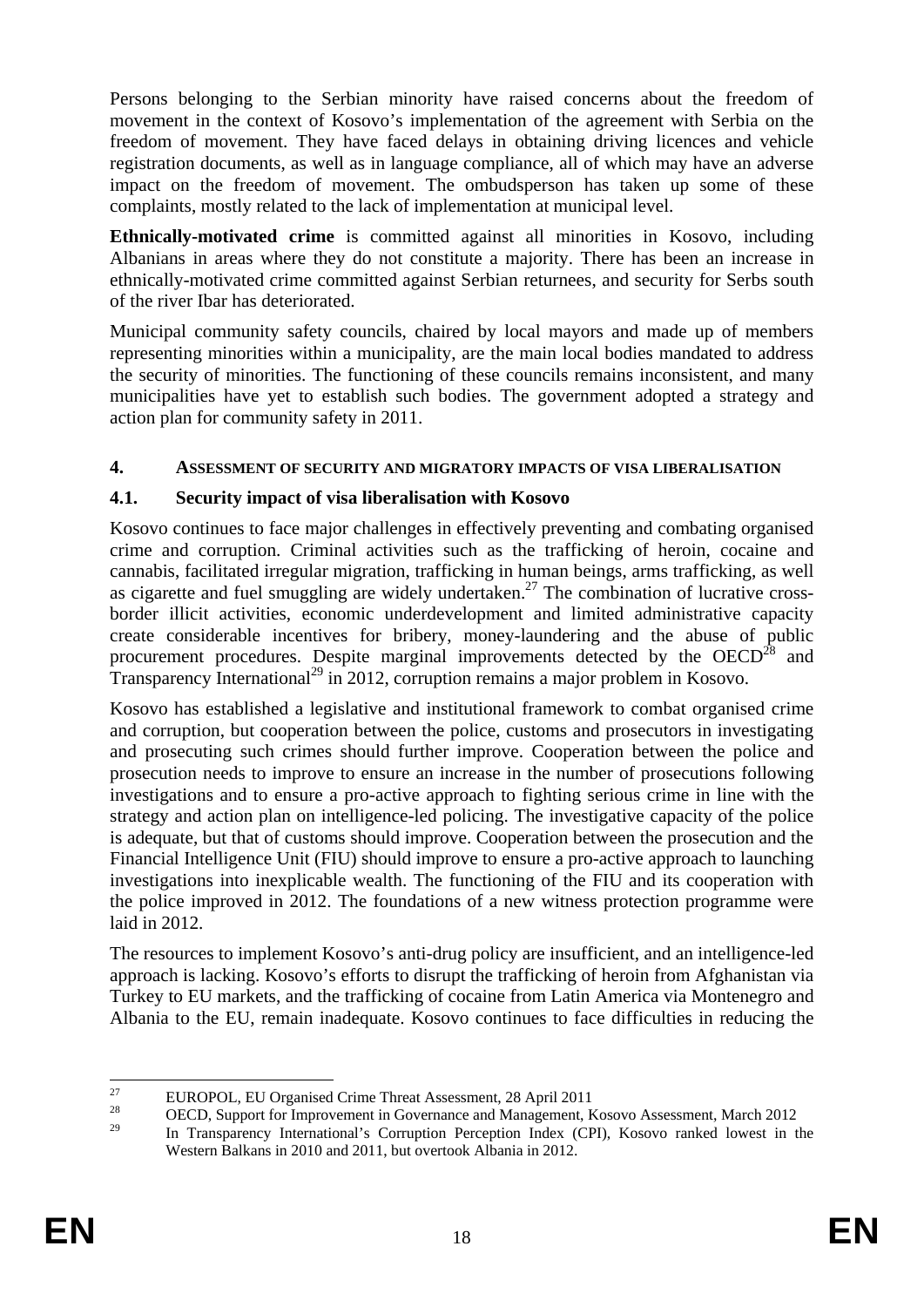cultivation and trafficking of cannabis to the EU. Drug seizures increased in 2012 but remain modest; the judicial follow-up of investigations, inadequate.

The legal and institutional framework against trafficking in human beings is under development. Kosovo remains a place of origin and transit for victims of trafficking. The trend of trafficking women to the EU for sexual exploitation continues. Child trafficking for the purpose of begging and facilitated irregular migration, often using forged or counterfeit documents, remain matters of serious concern. The trafficking of small arms and light weapons continues to afflict Kosovo.

Kosovo has an extensive legislative and institutional framework against corruption. The anticorruption agency is in charge of implementing the laws on the declaration of assets and the prevention of conflicts of interest. However, its expertise in identifying and following up corruption risks in the public sector, including via risk assessments in vulnerable sectors, remains limited. Two other anti-corruption bodies have overlapping roles and responsibilities in the fight against corruption, which limits their effectiveness in this endeavour.

Despite a modern public procurement law in place, the abuse of public procurement procedures remains a major problem in Kosovo. The law on political party financing does not prohibit donations from legal entities that also provide goods and services to the public administration.

Under the current state of legislative and institutional development, Kosovo's capacity to effectively combat organised crime and corruption remains limited, with a potentially severe impact on the EU's internal security. Compared to the threats posed by organised crime and corruption, terrorism originating in Kosovo appears to pose a lesser threat to the EU's internal security.

Kosovo is encouraged to consider the recommendations set out in this report to limit the threats posed by organised crime and corruption to the EU's internal security.

## **4.2. Migratory impact of visa liberalisation with Kosovo**

The Commission has continued to monitor the five performance indicators set out in the visa roadmap, namely the visa refusal rate, the rate of refused entry to the Schengen area, the number of illegal stays in EU Member States, the number of asylum applications and the number of rejected readmission applications. A substantial decrease in these performance indicators over the course of the visa dialogue will be used as an indicative reference to assess the migratory impact of visa liberalisation with Kosovo.

Between 2010 and 2011, the following trends could be observed:

- The visa refusal rate for Kosovo citizens showed considerable variation in the Schengen area;
- The number of Kosovo citizens refused entry to EU Member States doubled from 315 to 645;
- The number of Kosovo citizens found to be illegally staying in Member States fell from 5,060 to 4,180;
- The number of asylum applications lodged by Kosovo citizens in Member States fell from 14,325 to 9,865, while the recognition rate, at 6%, remained fairly stable;
- The number of rejected and pending readmission applications fell from 243 to 199.

Figures 6.1 to 6.6 in the Annex set out the data underlying these observations: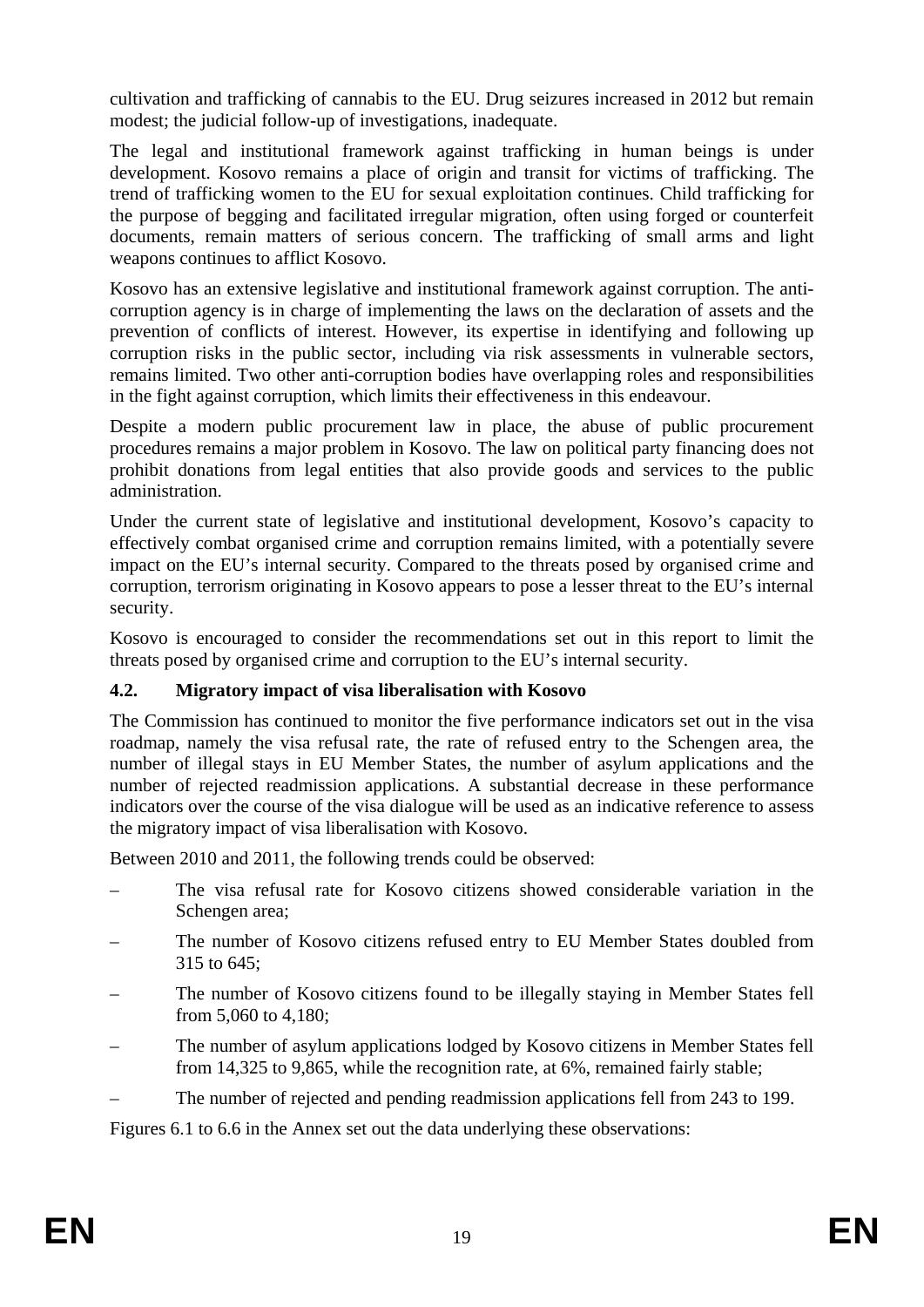- According to current rules, all short-stay visas issued by Member States for Kosovo citizens are visas with limited territorial validity  $(LTV)$ .<sup>30</sup> The statistics submitted by Member States and Schengen Associated States in 2011 confirmed considerable variation in the Schengen area: Switzerland (16,288), Germany (12,526), Italy (7,066) and Greece (4,083) issued the highest number of LTV visas for Kosovo citizens;
- The number of Kosovo citizens refused entry to EU Member States increased from 315 to 645 between 2010 and 2011, driven by higher figures in France and Hungary;
- The number of Kosovo citizens found to be illegally staying in Member States fell from 5,060 to 4,180 between 2010 and 2011. Germany, France, Austria, Sweden and Switzerland reported the highest number of illegal stays by Kosovo citizens;
- The number of asylum applications lodged by Kosovo citizens in Member States fell from 14,325 to 9,865 between 2010 and 2011. France, Belgium, Germany, Sweden and Switzerland continued to receive the highest number of asylum applications from Kosovo. The recognition rate of asylum applications, at first instance, remained fairly stable at 5.7% and 6% in 2010 and 2011, respectively, indicating that Member States still granted a form of international protection to applicants from Kosovo;
- The number of rejected readmission applications fell from 243 to 199 between 2010 and  $2011$ <sup>31</sup>. The number of pending readmission applications also fell from 1,572 to 903 between 2010 and 2011. Germany and Belgium continued to report the highest number of rejected and pending readmission applications from Kosovo.

Kosovo is encouraged to consider the set of recommendations set out in this report so as to mitigate the potential migratory impact on the EU of a visa-free regime with Kosovo.

### **5. RECOMMENDATIONS FOR KOSOVO**

Building upon the assessment in the previous chapters on the progress made by Kosovo in fulfilling the requirements of the visa liberalisation roadmap and without prejudice to EU Member States' position on status, the Commission recommends that the Kosovo authorities take appropriate action in the following areas:

#### **5.1. Readmission**

- Readmit from all EU Member States Kosovo citizens, third-country nationals and stateless persons who no longer fulfil the conditions of entry and stay in those states;
- Implement the readmission law;
- Continue negotiating readmission agreements with interested Member States and the main transit countries and countries of origin of irregular migration to Kosovo;
- Reduce the number of pending readmission requests from all Member States, in line with the provisions of the readmission law or bilateral readmission agreements;

 $30$ A short stay visa with limited territorial validity ('LTV') entitles the holder to stay only in the Member State(s) for which the visa is valid. A LTV visa may be issued in cases where the traveller does not fulfil all the entry conditions, when at least one Member State does not recognise the travel document on which the visa will be affixed or when, for reasons of urgency, a visa is issued without carrying out, when applicable, the prior consultation.<br><sup>31</sup> The sample of Member States and Schengen Associated States, as set out in Figure 6.6, included the

following: Belgium, Bulgaria, the Czech Republic, Germany, Greece, France, Italy, Hungary, the Netherlands, Austria, Slovenia, Slovakia, Sweden, Norway and Switzerland.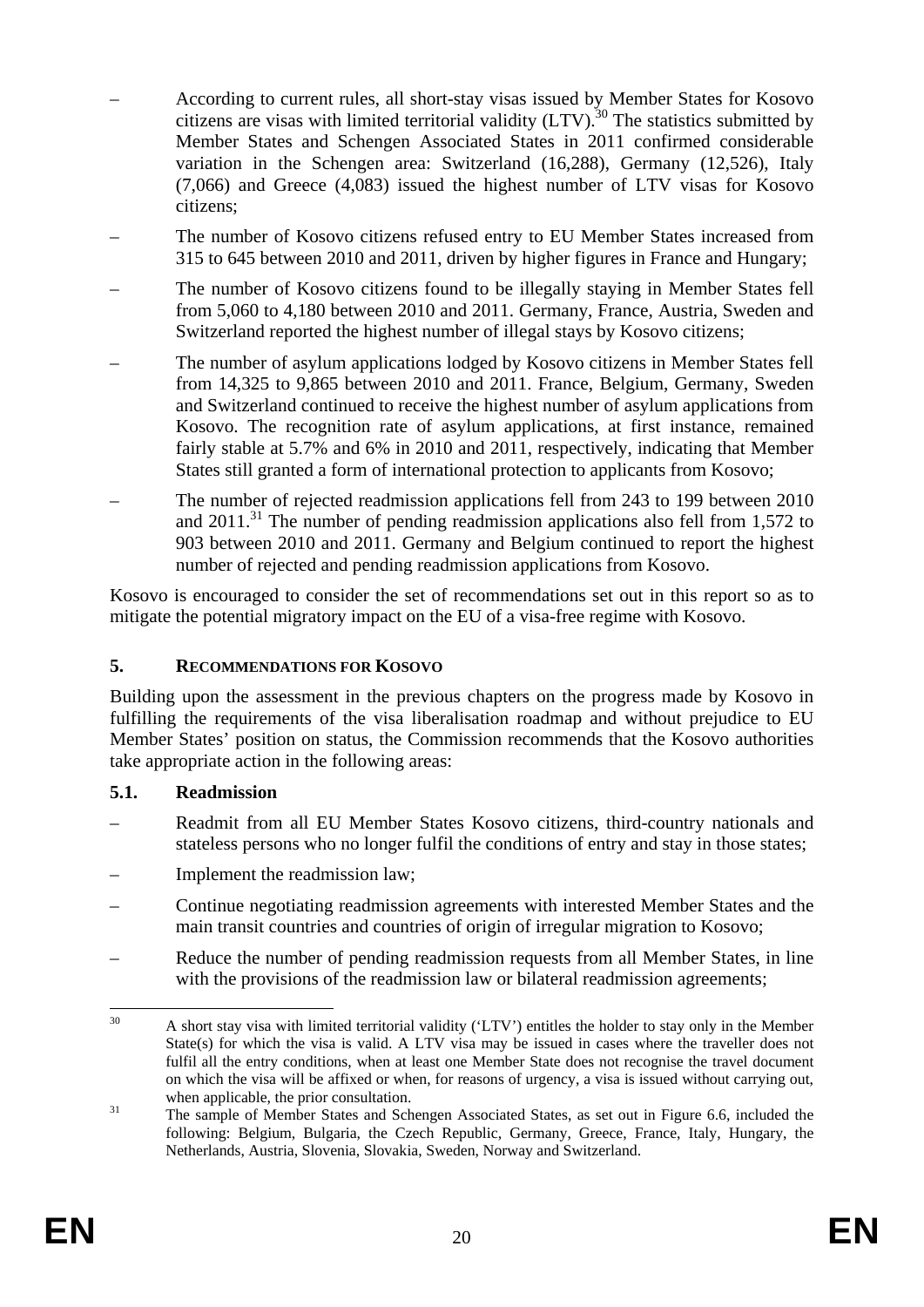- Improve data exchange with Member State authorities concerning the special needs of returnees, including victims of human trafficking;
- Corroborate domestic readmission statistics with those from EU Member States;

## **5.2. Reintegration**

- Commit and disburse the reintegration fund;
- Supply transparent financial data on commitments and payments from this fund;
- Shift the focus of the reintegration programme from emergency to sustainable reintegration services;
- Increase the number of beneficiaries from the reintegration programme;
- Enhance the role of regional coordinators and municipal reintegration committees in financial decision-making;
- Set up a case management system to track returnees' access to reintegration services;

## **5.3. Document security**

- Amend the law on personal names to permit name registrations in the Cyrillic alphabet; ensure the strict application of this law to eliminate fraudulent name changes; verify the identity of all applicants for name changes;
- Amend the secondary legislation on applications for travel documents to ensure that fingerprints are taken from all applicants above the age of twelve;
- Ensure the production and issuance of biometric identity cards in full compliance with International Civil Aviation Organisation (ICAO) standards;
- Put into use the new civil status system; ensure the reliability of the single civil status central registry by improving data quality; updating, cross-referencing and matching all data entries; eliminating inconsistencies between databases; and strengthening audit procedures;
- Ensure the integrity of the civil registration process by investigating all corruption cases; implement the code of ethics; vet and train all staff at the civil registration agency, municipal civil status offices and municipal civil registration centres;

## **5.4. Border/boundary management**

- Draft a law on inter-agency cooperation that defines the roles and responsibilities of all public authorities involved in integrated border/boundary management;
- Amend the definitions and corresponding provisions of the law on border control and surveillance and secondary legislation in line with the Schengen Borders Code;
- Ensure the operation of the border management system;
- Conclude agreements in law enforcement cooperation with all neighbouring countries, including operational cooperation and information sharing for the purpose of preventing and combating irregular migration and cross-border crime;
- Amend the IBM strategy on the basis of the 2006 Council Conclusions, the Schengen Borders Code and the Schengen Catalogue to cover all key elements of IBM;
- In line with the IBM Agreed Conclusions of 2 December 2011 and in a coordinated manner establish the interim and permanent crossing points as scheduled; implement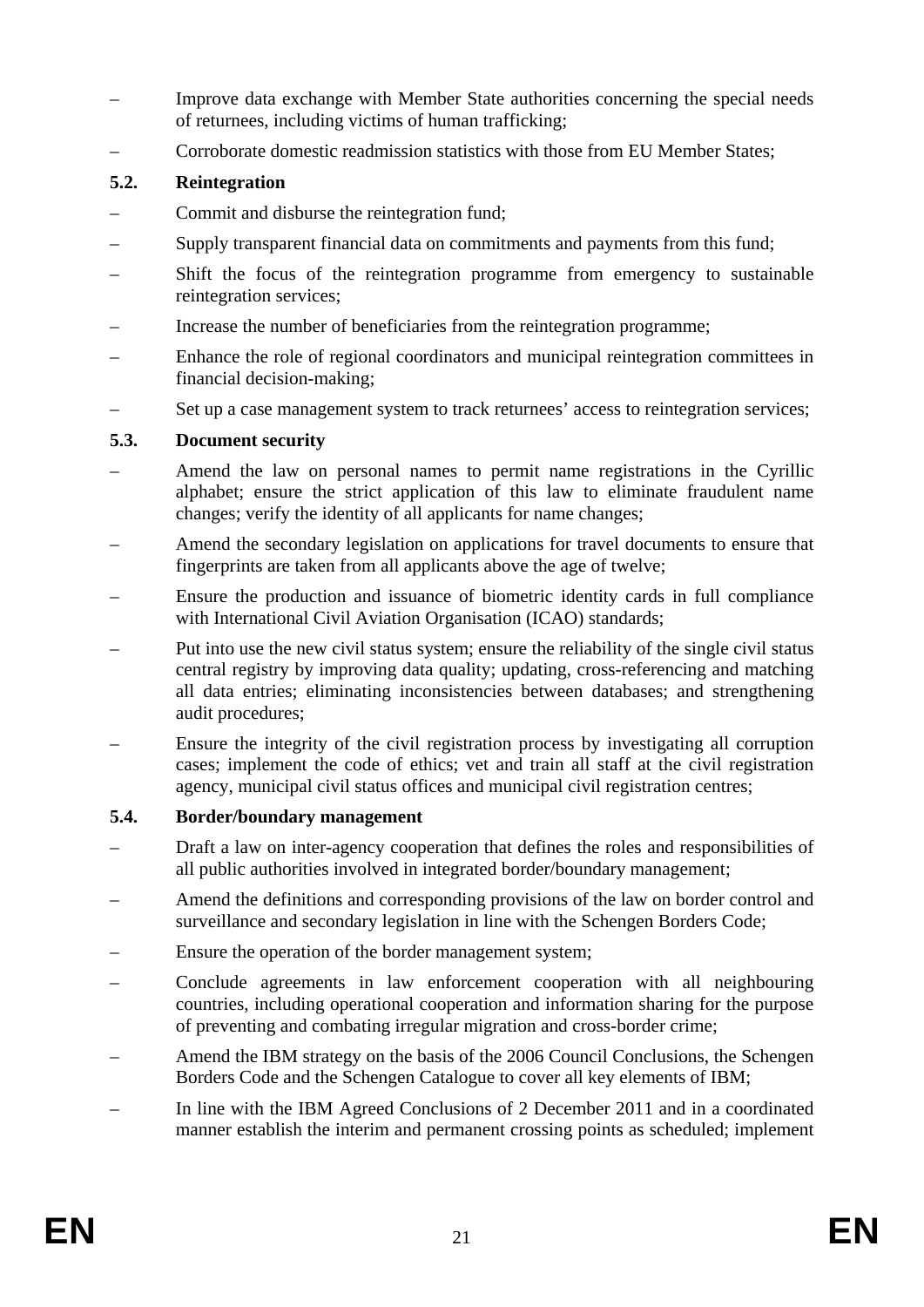the provisions on law enforcement information exchange, mutual legal assistance and customs information exchange; exchange a liaison person with Serbia;

- In coordination with Montenegro, delineate the mutual border;
- Explore modalities of cooperation with FRONTEX;

#### **5.5. Migration management**

- Amend the list of entry conditions and transport carriers' obligations in the law on foreigners and the law on border control and surveillance in line with the Schengen Borders Code;
- Amend the law on foreigners, the law on border control and surveillance and the corresponding secondary legislation so that visa issuance at border/boundarycrossing points is in line with the Visa Code;
- Harmonise the provisions of the law on foreigners and the law on granting a permit for work and employment on work permits and stay permits;
- Amend the law on foreigners so that is provisions meet the essential elements of the EU *acquis* on legal and irregular migration;
- In line with the data protection law, amend the law on foreigners to regulate authorities' processing of, access to and sharing of data on migration and asylum;
- Complete the new migration strategy involving all competent stakeholders, including by developing a migration profile for Kosovo;

#### **5.6. Asylum**

- Amend the law on asylum so that its provisions comply with essential elements of the EU *acquis* on asylum and the Geneva Convention;
- Investigate allegations of corruption in the management of asylum facilities and rental accommodation for returnees;
- Explore modalities of cooperation with EASO;

### **5.7. Preventing and combating organised crime, corruption and terrorism**

- Implement the reform of the criminal justice system in a manner that improves the independence, effectiveness, accountability and impartiality of the judiciary, including by devoting sufficient resources to operating the new court system;
- Prevent political interference in the investigation, prosecution and adjudication of crimes; ensure the transparent recruitment, vetting and appointment of judges and prosecutors; enforce disciplinary action in all corruption cases in the judiciary;
- Reduce the backlog of pending court cases:
- Clarify the provisions of the criminal code concerning corruption offences; align its provisions on the expulsion of foreigners with the law on foreigners; incorporate in the provisions on criminal records information exchange with third countries;
- Clarify several provisions of the code of criminal procedure, including its transitional provisions and those on pre-trial witness testimony so as not to curtail the admissibility of evidence;
- Consider conducting a general review of the functioning of the restructured criminal justice system in the second half of 2013, including an assessment of the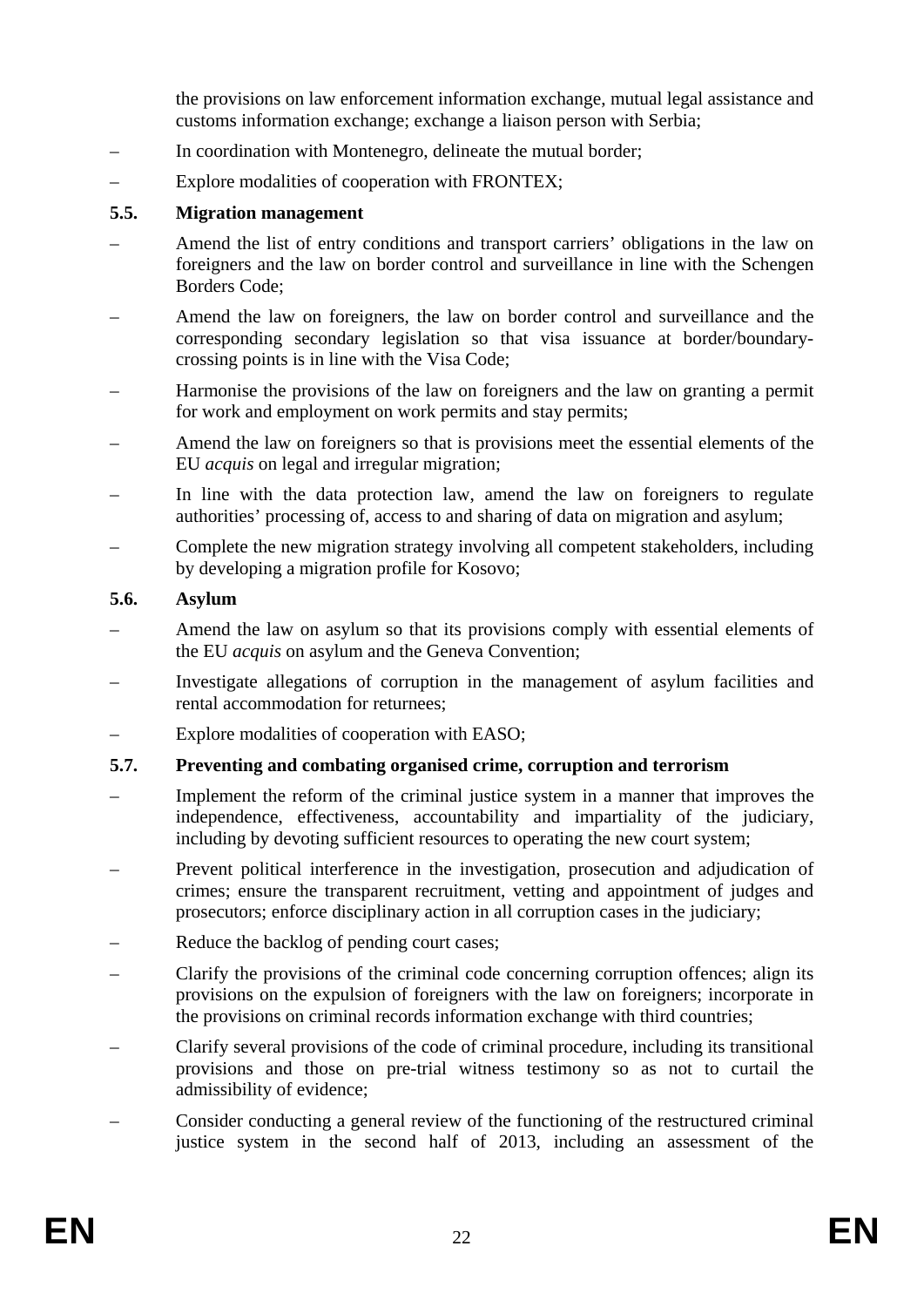implementation of the new law on courts, the new law on prosecution, the new criminal code and the new code of criminal procedure;

- Establish a track record of investigations, prosecutions and final court rulings in cases concerning organised crime and corruption, including drug trafficking, trafficking in human beings, arms trafficking and money-laundering;
- Maintain the exclusive and subsidiary competences of the Special Prosecution;
- Consider future amendments to the legislation on the prevention of moneylaundering and terrorist financing on specialised training and statistical indicators;
- Adopt the draft law establishing extended powers for the confiscation of assets;
- Draft a law on trafficking in human beings;
- Implement the law on public procurement:
- Amend the law on political party financing in a manner that strictly regulates donation rules and clarifies the reporting obligations of political parties;
- Adopt the secondary legislation necessary for implementing the law on the police and the law on the police inspectorate;
- Ensure that future legislation on interception distinguishes clearly between judicial interception and interception for intelligence services, in line with European best practices, while the provisions on data retention for law enforcement purposes comply with the EU *acquis* on data retention;
- Adopt the secondary legislation necessary for implementing the law on witness protection; implement the international agreement for witness relocation;
- Clarify the roles and responsibilities of all anti-corruption bodies in Kosovo; consider whether additional resources are necessary for the anti-corruption agency to discharge its duties;
- Implement all strategies and action plans in the field of public order and security, including the new strategies and action plan against organised crime and corruption;

#### **5.8. Law enforcement cooperation**

- Conclude law enforcement cooperation agreements with interested neighbouring countries and EU Member States, potentially covering the exchange of strategic and operational data, including criminal records, in line with data protection rules;
- Step up operational law enforcement cooperation with interested neighbouring countries and EU Member States;
- Consider concluding a technical arrangement with EULEX on the exchange of criminal information and intelligence;
- Explore modalities of cooperation with EUROPOL, INTERPOL and regional law enforcement cooperation organisations;

### **5.9. Judicial cooperation in criminal matters**

- Amend the law on international legal cooperation in line with the relevant EU *acquis* and Council of Europe conventions; consider ratifying all the relevant Council of Europe conventions in the area of mutual legal assistance in criminal matters;
- Conclude agreements on mutual legal assistance in criminal matters with interested neighbouring statues and EU Member States;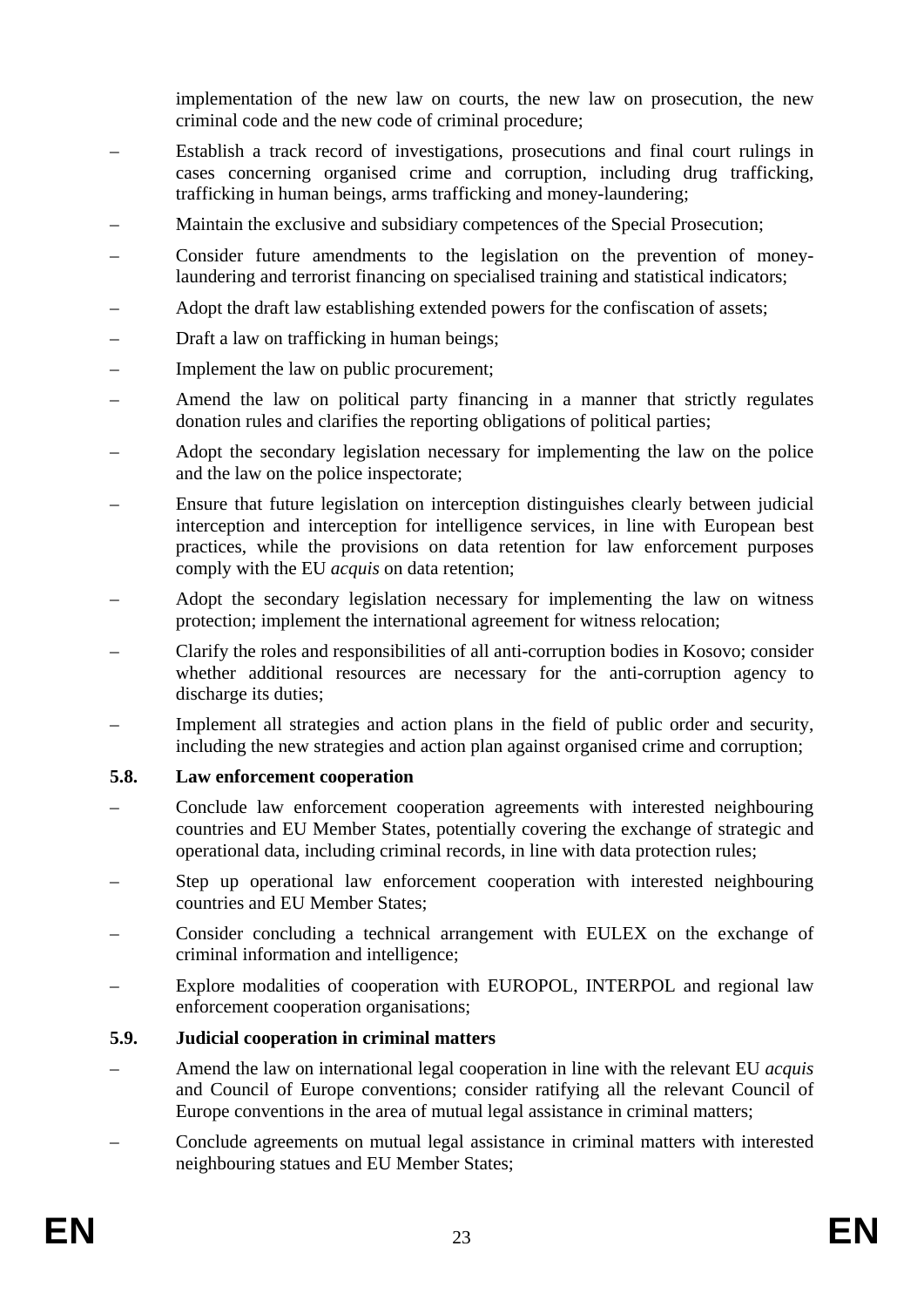– Explore modalities of cooperation with EUROJUST;

## **5.10. Data protection**

- Clarify the scope of restrictions applying to data subjects' right of access to and their right to supplement, correct or delete personal data;
- Implement the data protection law and its secondary legislation;
- Implement the provisions of the data protection law guaranteeing the independence of the chief supervisor of the data protection agency;
- Ensure that the data protection agency is consulted on all future draft legislation concerning the processing of personal data;

## **5.11. Fundamental rights related to the freedom of movement**

- Amend the anti-discrimination law to strengthen its sanction mechanism; enforce the anti-discrimination framework for women, members of the LGBT community and people with disabilities;
- Amend the law on foreigners to enhance the socio-economic integration of refugees; amend the law on citizenship to ease refugees' acquisition of citizenship;
- Draft a new strategy and action plan on human and fundamental rights;
- Implement and enforce the strategy and action plan on the integration of the Roma, Ashkali and Egyptian minorities;
- Implement in coordination with Serbia the agreement on the freedom of movement;
- Investigate and prosecute all ethnically-motivated crimes;
- Ensure the functioning of municipal community safety councils throughout Kosovo.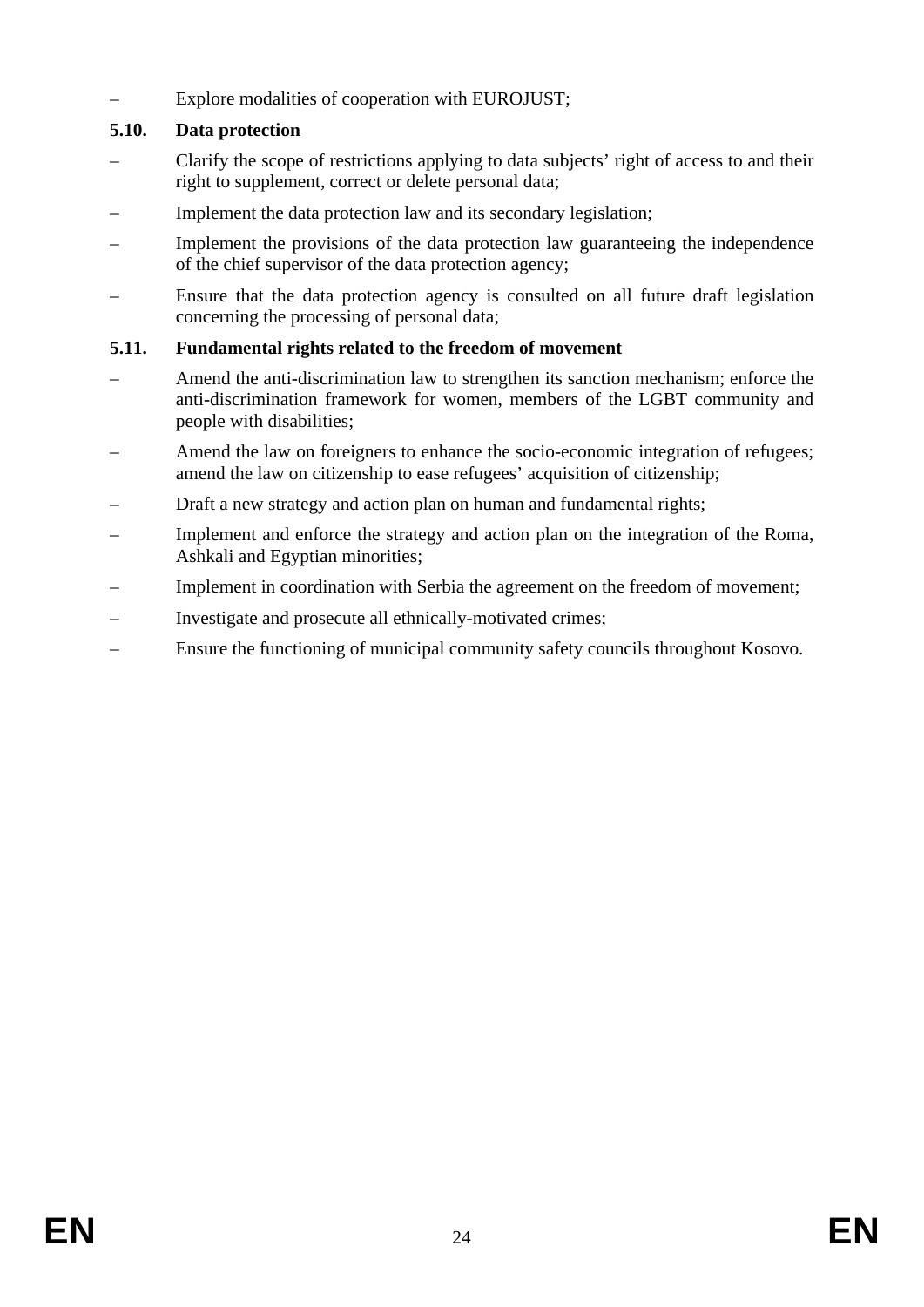#### **6.STATISTICS**

#### **6.1.Applications for short-term Schengen visas in Prishtinë/Prishtina, Kosovo, 2010-2011**

| Year | Visa category                             | <b>Belgium</b> | <b>Germany</b> | Greece  | <b>Finland</b> | <b>Hungary</b> | <b>Italy</b>    |                | Slovenia Switzerland | <b>Norway</b>    | <b>Total</b> |
|------|-------------------------------------------|----------------|----------------|---------|----------------|----------------|-----------------|----------------|----------------------|------------------|--------------|
|      | A visas issued                            |                | 0              |         |                |                |                 |                |                      | $\boldsymbol{0}$ |              |
|      | <b>B</b> visas issued                     |                |                | 19      | $\blacksquare$ | 10             | $\overline{2}$  |                | ÷,                   | $\boldsymbol{0}$ | 34           |
|      | C visas issued (MEV included)             | 2,128          | 13,283         | 5,099   | 17             | 2.767          | 345             | 2,493          | 3,147                | 532              | 29,811       |
|      | Multiple C visas issued                   | 726            | 1,214          |         | 52             | 1,834          | 2,357           | 2,482          | ÷                    | 69               | 8,734        |
|      | C visas applied for                       | 2,942          | 17,079         | 5,477   | 742            | 3,968          | 1,038           | 3,073          | 4,668                | 759              | 39,746       |
|      | Total A, B, C visas issued                | 2,129          | 13,284         | 5,118   | 17             | 2,777          | 347             | 2,494          | 3,147                | 532              | 29,845       |
| 2010 | Total A, B, C visas applied for           | 2,945          | 17,080         | 5,496   | 742            | 3,981          | 1,040           | 3,073          | 4,668                | 759              | 39,784       |
|      | Total A, B, C visas not issued            | 816            | 3,796          | 378     | 725            | 1,175          | 693             | 579            | 1,521                | 227              | 9,910        |
|      | Not issued rate for A, B, C visas         | 27.71%         | 22.22%         | 6.88%   | 97.71%         | 29.52%         | 66.63%          | 18.84%         | 32.58%               | 29.91%           | 24.91%       |
|      | <b>Total LTV visas issued</b>             | 5              | 11,629         | 3,749   | 563            | 8              | 4,301           | 3 <sup>1</sup> | 12,305               | 519              | 33,082       |
|      | D visas issued                            | 135            | 3,585          | 39      |                | 160            | 3,087           | 35             | 2,481                | 17               | 9,539        |
|      | "D+C" visas issued                        |                |                |         | ٠              | $\blacksquare$ |                 |                | 3                    | $\Omega$         |              |
|      | Total A, B, C, LTV, D, "D+C" visas issued | 2,269          | 28,498         | 8,906   | 580            | 2,945          | 7,735           | 2,532          | 17,936               | 1,068            | 72,469       |
|      | Rate LTV visas issued / B+C visas issued  | 0.23%          | 87.54%         | 73.25%  | 3311.76%       | 0.29%          | 1239.48%        | 0.12%          | 391.01%              | 97.56%           | 110.8%       |
|      | A visas issued                            | $\Omega$       | $\Omega$       | 0       | $\overline{0}$ | $\theta$       | $\Omega$        | $\theta$       | $\Omega$             | $\Omega$         | 0            |
|      | C visas issued (MEV included)             | 1,647          | 1,281          | 565     | $\overline{7}$ | 2,937          | 258             | 2,804          | 416                  | 637              | 10,552       |
|      | Multiple C visas issued                   | 436            | 1,063          | 190     | 92             | 1,786          | 258             | 2,790          | 174                  | 101              | 6,890        |
|      | C visas applied for                       | 2,735          | 6,170          | 725     | 916            | 4,152          | 2,037           | 3,884          | 5,099                | 820              | 26,538       |
|      | C visas not issued                        | 1,088          | 4,889          | 160     | 909            | 1,215          | 1,779           | 1,080          | 4,683                | 183              | 15,986       |
|      | Total A, C visas issued                   | 1,647          | 1,281          | 565     | $\tau$         | 2,937          | 258             | 2,804          | 416                  | 637              | 10,552       |
| 2011 | Total A, C visas applied for              | 2,735          | 6,170          | 725     | 916            | 4,152          | 2,037           | 3,884          | 5,099                | 820              | 26,538       |
|      | Total A, C visas not issued               | 1,088          | 4,889          | 160     | 909            | 1,215          | 1,779           | 1,080          | 4,683                | 183              | 15,986       |
|      | Not issued rate for A, C visas            | 39.78%         | 79.24%         | 22.07%  | 99.24%         | 29.26%         | 87.33%          | 27.81%         | 91.84%               | 22.32%           | 60.2%        |
|      | <b>Total LTV visas issued</b>             | $\blacksquare$ | 12,526         | 4,083   | 769            | 1              | 7,066           | $\blacksquare$ | 16,288               | 630              | 41,343       |
|      | Total A, C, LTV visas issued              | 1,647          | 13,807         | 4,648   | 776            | 2,938          | 7,324           | 2,804          | 16,684               | 1,267            | 51,895       |
|      | Rate LTV visas issued / C visas issued    | 0.00%          | 977.83%        | 722.65% | 10,985.71%     | 0.03%          | 2,738.76% 0.00% |                | 3910,58%             | 98.90%           | 391.8%       |

*Source: European Commission, Directorate-General for Home Affairs*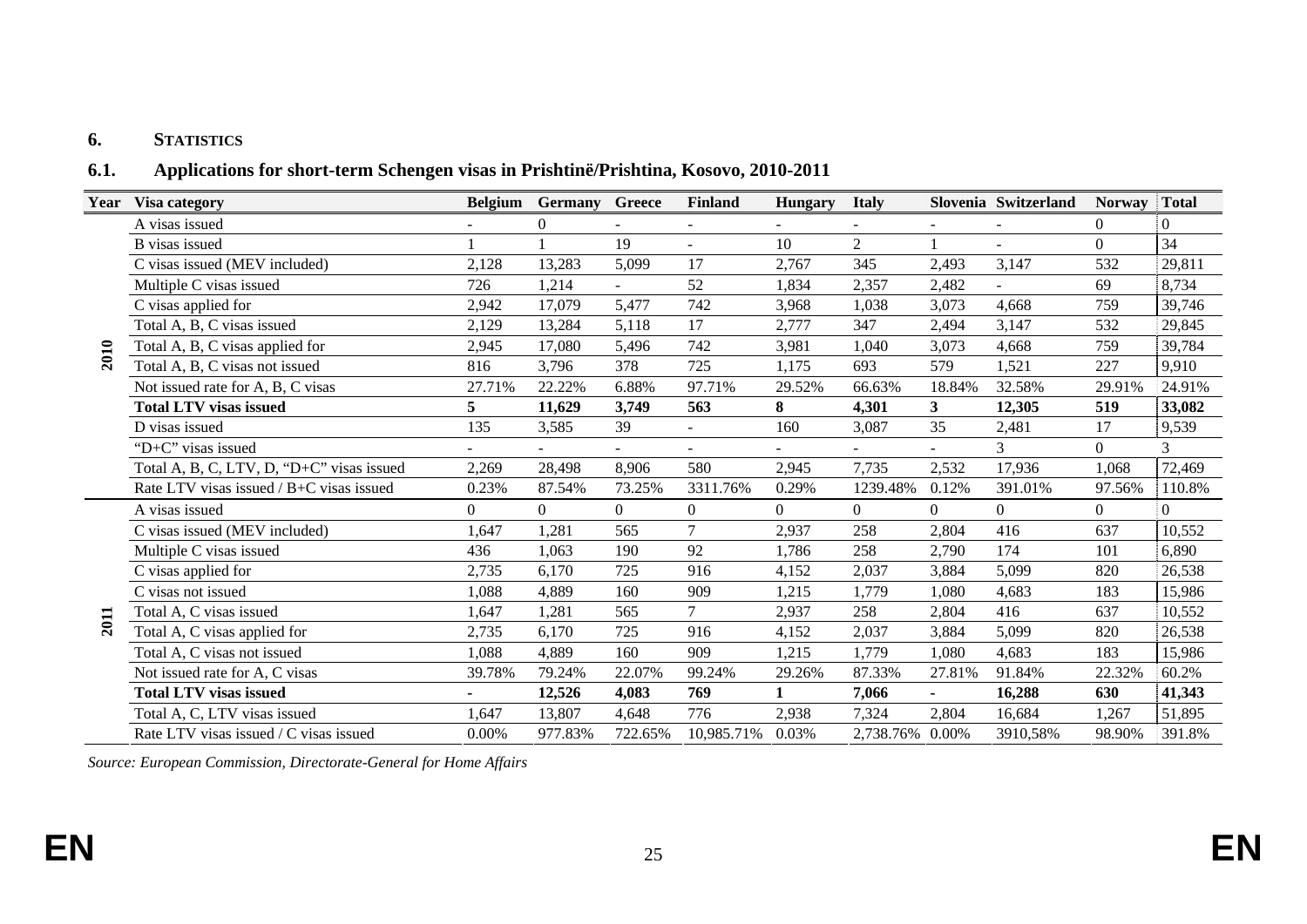| <b>Member State or Associated State</b> | 2009             | 2010             | 2011             |
|-----------------------------------------|------------------|------------------|------------------|
| Belgium                                 | $\boldsymbol{0}$ | 5                | 40               |
| Bulgaria                                | 45               | 70               | 50               |
| Czech Republic                          | 5                | $\boldsymbol{0}$ | 5                |
| Denmark                                 | $\overline{0}$   | $\mathbf{0}$     | $\boldsymbol{0}$ |
| Germany                                 | 45               | 60               | 50               |
| Estonia                                 | $\boldsymbol{0}$ | $\boldsymbol{0}$ | $\boldsymbol{0}$ |
| Ireland                                 | 5                | $\mathbf{0}$     | 5                |
| Greece                                  | 140              | 90               | 75               |
| Spain                                   | $\boldsymbol{0}$ | $\mathbf{0}$     | $\boldsymbol{0}$ |
| France                                  | 70               | 30               | 280              |
| Italy                                   | $\boldsymbol{0}$ | 20               | 35               |
| Cyprus                                  | $\boldsymbol{0}$ | $\boldsymbol{0}$ | $\boldsymbol{0}$ |
| Latvia                                  | $\boldsymbol{0}$ | $\boldsymbol{0}$ | $\boldsymbol{0}$ |
| Lithuania                               | $\boldsymbol{0}$ | $\boldsymbol{0}$ | $\boldsymbol{0}$ |
| Luxembourg                              | $\boldsymbol{0}$ |                  | $\boldsymbol{0}$ |
| Hungary                                 | 5                | 10               | 85               |
| Malta                                   | $\boldsymbol{0}$ | $\boldsymbol{0}$ | $\boldsymbol{0}$ |
| Netherlands                             | 5                | $\boldsymbol{0}$ | $\sqrt{5}$       |
| Austria                                 | 15               | 10               | 15               |
| Poland                                  | $\mathbf{0}$     | $\boldsymbol{0}$ | $\boldsymbol{0}$ |
| Portugal                                | $\boldsymbol{0}$ | $\boldsymbol{0}$ | $\boldsymbol{0}$ |
| Romania                                 | $\boldsymbol{0}$ | $\overline{a}$   | $\boldsymbol{0}$ |
| Slovenia                                | $\mathbf{0}$     | $\boldsymbol{0}$ | $\boldsymbol{0}$ |
| Slovakia                                | $\boldsymbol{0}$ | $\boldsymbol{0}$ | $\boldsymbol{0}$ |
| Finland                                 | $\boldsymbol{0}$ | $\boldsymbol{0}$ | $\boldsymbol{0}$ |
| Sweden                                  | $\boldsymbol{0}$ | $\boldsymbol{0}$ | $\boldsymbol{0}$ |
| <b>United Kingdom</b>                   | 50               | $20\,$           | $\boldsymbol{0}$ |
| Iceland                                 | $\boldsymbol{0}$ | $\Box$           | $\blacksquare$   |
| Liechtenstein                           | $10\,$           | 5                | $\boldsymbol{0}$ |
| Norway                                  | $\boldsymbol{0}$ | $\boldsymbol{0}$ | $\boldsymbol{0}$ |
| Switzerland                             | 40               | 45               | 45               |
| Total (EU-27)                           | 385              | 315              | 645              |
| Average (EU-27)                         | 14               | 13               | 24               |
| <b>Standard deviation (EU-27)</b>       | 31               | 24               | 56               |

# **6.2. Kosovo citizens refused entry at the Schengen external borders, 2009-2011**

*Source: EUROSTAT and DG Home Affairs calculation*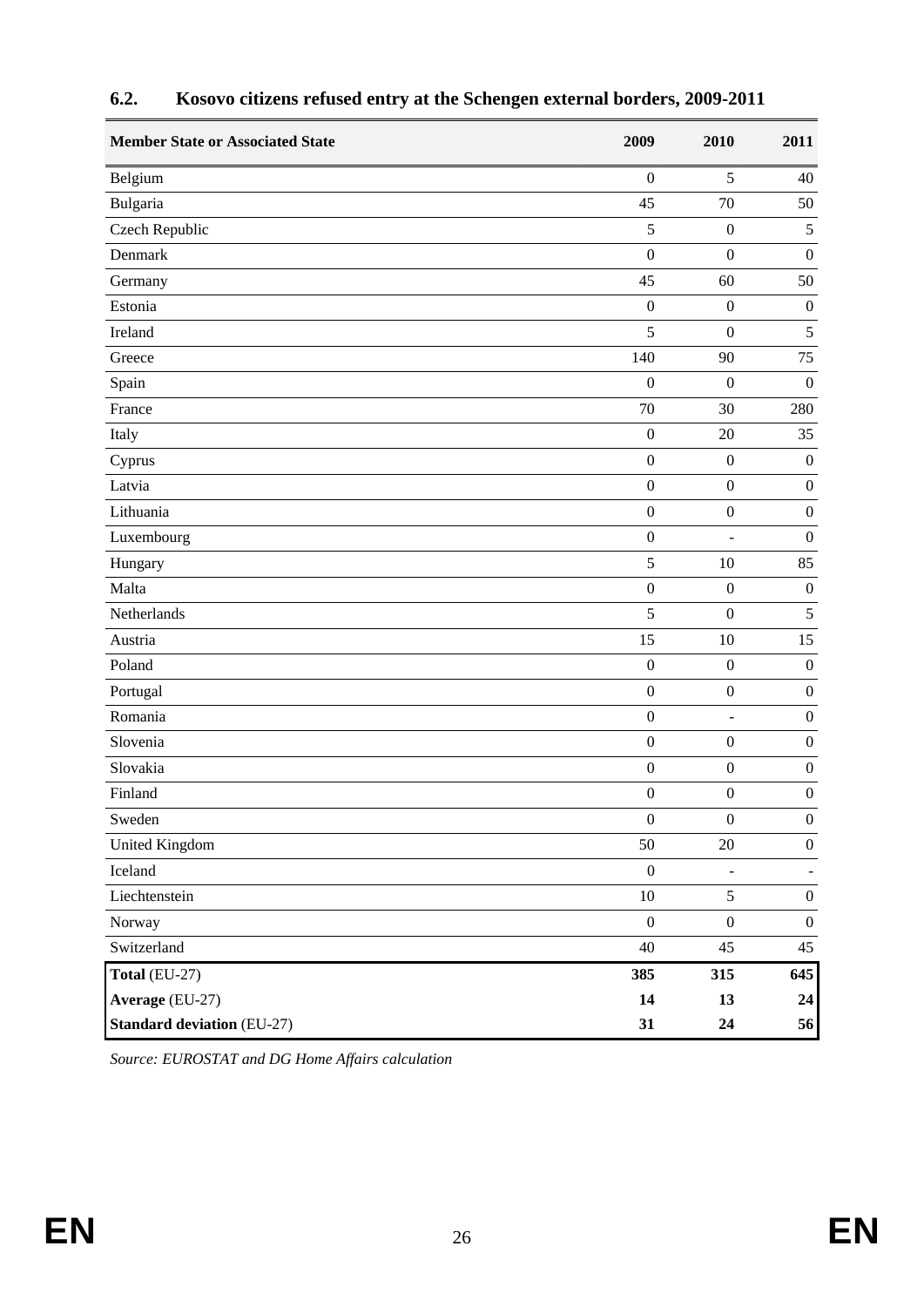| <b>Member State or Associated State</b> | 2009                     | 2010                         | 2011             |
|-----------------------------------------|--------------------------|------------------------------|------------------|
| Belgium                                 | 75                       | 90                           | 250              |
| Bulgaria                                | 10                       | 20                           | 5                |
| Czech Republic                          | 10                       | 15                           | 20               |
| Denmark                                 | $\boldsymbol{0}$         | 5                            | $\boldsymbol{0}$ |
| Germany                                 | 1,605                    | 1,935                        | 1,715            |
| Estonia                                 | $\boldsymbol{0}$         | $\boldsymbol{0}$             | $\boldsymbol{0}$ |
| Ireland                                 | 50                       | 35                           | 15               |
| Greece                                  | 45                       | 30                           | 25               |
| Spain                                   | $\boldsymbol{0}$         | $\boldsymbol{0}$             | $\boldsymbol{0}$ |
| France                                  | 835                      | 575                          | 630              |
| Italy                                   | 5                        | 40                           | 15               |
| Cyprus                                  | $\boldsymbol{0}$         | $\boldsymbol{0}$             | $\boldsymbol{0}$ |
| Latvia                                  | $\boldsymbol{0}$         | $\boldsymbol{0}$             | $\boldsymbol{0}$ |
| Lithuania                               | $\boldsymbol{0}$         | $\boldsymbol{0}$             | $\boldsymbol{0}$ |
| Luxembourg                              | 75                       | 80                           |                  |
| Hungary                                 | 20                       | 20                           | 50               |
| Malta                                   | $\mathbf{0}$             | $\mathbf{0}$                 | $\boldsymbol{0}$ |
| Netherlands                             | 25                       | 20                           | 20               |
| Austria                                 | 1,390                    | 740                          | 530              |
| Poland                                  | $\boldsymbol{0}$         | 5                            | 10               |
| Portugal                                | $\boldsymbol{0}$         | $\boldsymbol{0}$             | $\boldsymbol{0}$ |
| Romania                                 | $\boldsymbol{0}$         | $\boldsymbol{0}$             | $\boldsymbol{0}$ |
| Slovenia                                | $\boldsymbol{0}$         | $\boldsymbol{0}$             | $\boldsymbol{0}$ |
| Slovakia                                | $\boldsymbol{0}$         | $\boldsymbol{0}$             | $\boldsymbol{0}$ |
| Finland                                 | 250                      | $\boldsymbol{0}$             | $\boldsymbol{0}$ |
| Sweden                                  | $\overline{\phantom{a}}$ | 1,335                        | 810              |
| <b>United Kingdom</b>                   | 185                      | 115                          | 85               |
| Iceland                                 | $\boldsymbol{0}$         | $\blacksquare$               |                  |
| Liechtenstein                           | $\overline{\phantom{a}}$ | $\boldsymbol{0}$             |                  |
| Norway                                  | $\boldsymbol{0}$         | $\qquad \qquad \blacksquare$ | $\boldsymbol{0}$ |
| Switzerland                             | $\boldsymbol{0}$         | $\boldsymbol{0}$             | 1,285            |
| Total (EU-27)                           | 4,580                    | 5,060                        | 4,180            |
| Average (EU-27)                         | 176                      | 187                          | 161              |
| <b>Standard deviation (EU-27)</b>       | 417                      | 451                          | 376              |

# **6.3. Kosovo citizens found to be illegally present in EU Member States, 2009-2011**

*Source: EUROSTAT and DG Home Affairs calculation*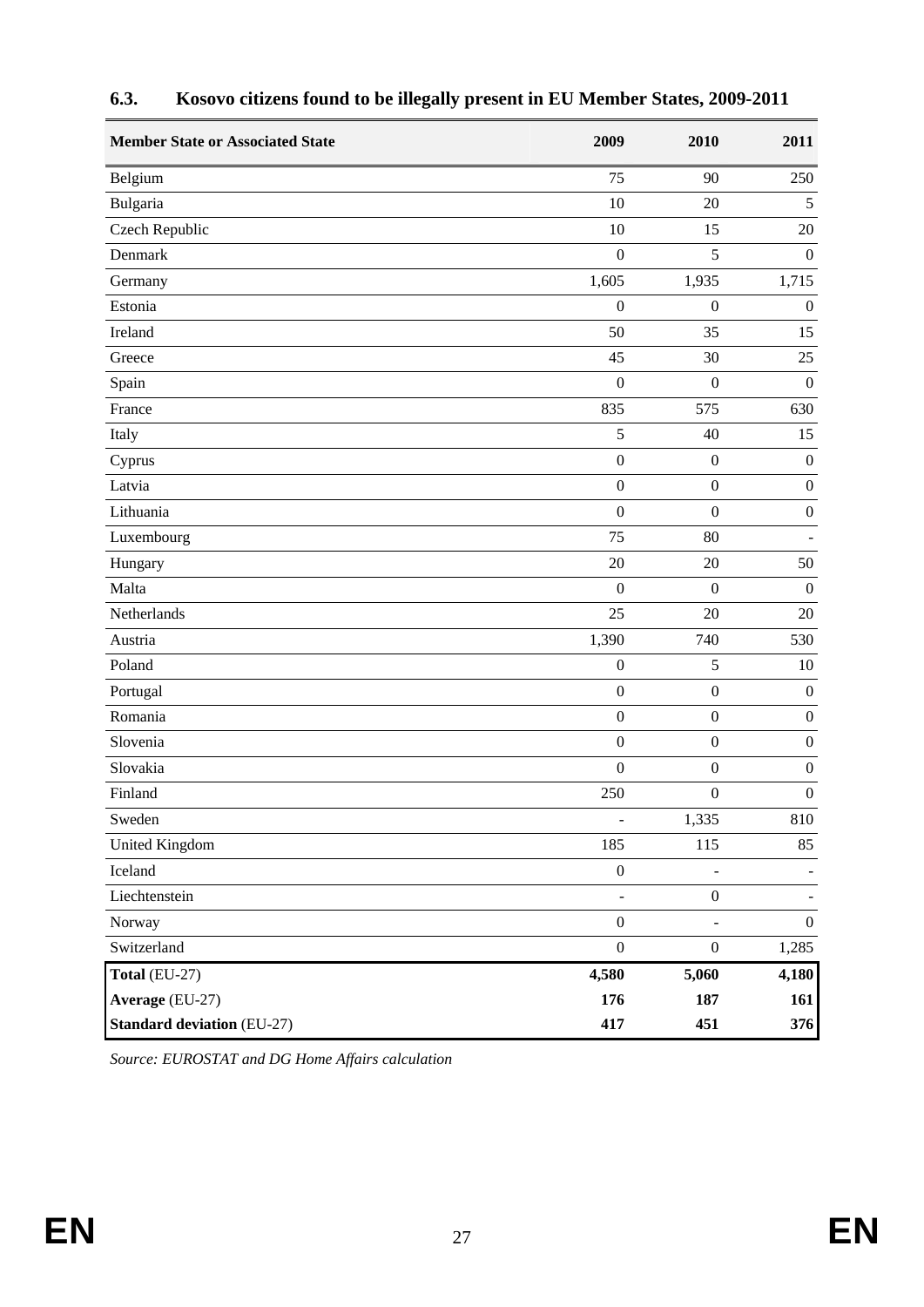| <b>Member State or Associated State</b> | 2009             | 2010             | 2011             |
|-----------------------------------------|------------------|------------------|------------------|
| Belgium                                 | 2,515            | 3,230            | 2,320            |
| Bulgaria                                | $\boldsymbol{0}$ | $\boldsymbol{0}$ | $\boldsymbol{0}$ |
| Czech Republic                          | 20               | 5                | 5                |
| Denmark                                 | 120              | 160              | 135              |
| Germany                                 | 1,900            | 2,205            | 1,885            |
| Estonia                                 | $\boldsymbol{0}$ | $\boldsymbol{0}$ | $\boldsymbol{0}$ |
| Ireland                                 | 30               | 15               | 10               |
| Greece                                  | 10               | $\boldsymbol{0}$ | $\boldsymbol{0}$ |
| Spain                                   | $\boldsymbol{0}$ | $\boldsymbol{0}$ | $\boldsymbol{0}$ |
| France                                  | 4,580            | 5,285            | 3,240            |
| Italy                                   | 290              | 300              | 110              |
| Cyprus                                  | $\boldsymbol{0}$ | $\boldsymbol{0}$ | $\boldsymbol{0}$ |
| Latvia                                  | $\boldsymbol{0}$ | $\boldsymbol{0}$ | $\boldsymbol{0}$ |
| Lithuania                               | $\boldsymbol{0}$ | $\boldsymbol{0}$ | $\boldsymbol{0}$ |
| Luxembourg                              | 130              | 160              | 140              |
| Hungary                                 | 1,785            | 380              | 210              |
| Malta                                   | $\boldsymbol{0}$ | $\boldsymbol{0}$ | $\boldsymbol{0}$ |
| Netherlands                             | 45               | 60               | 30               |
| Austria                                 | 1,305            | 610              | 340              |
| Poland                                  | $\boldsymbol{0}$ | $\boldsymbol{0}$ | $\boldsymbol{0}$ |
| Portugal                                | $\boldsymbol{0}$ | $\boldsymbol{0}$ | $\boldsymbol{0}$ |
| Romania                                 | $\overline{0}$   | $\boldsymbol{0}$ | $\boldsymbol{0}$ |
| Slovenia                                | 30               | 20               | 20               |
| Slovakia                                | $\boldsymbol{0}$ | $\boldsymbol{0}$ | $\boldsymbol{0}$ |
| Finland                                 | 240              | 140              | 75               |
| Sweden                                  | 1,235            | 1,715            | 1,320            |
| <b>United Kingdom</b>                   | 40               | 40               | 25               |
| Iceland                                 | $\boldsymbol{0}$ | $\boldsymbol{0}$ | $\boldsymbol{0}$ |
| Liechtenstein                           | $\sqrt{5}$       | 5                | 20               |
| Norway                                  | $\boldsymbol{0}$ | 245              | 145              |
| Switzerland                             | 695              | 600              | 660              |
| Total (EU-27)                           | 14,275           | 14,325           | 9,865            |
| Average (EU-27)                         | 529              | 531              | 365              |
| <b>Standard deviation (EU-27)</b>       | 1,053            | 1,206            | 812              |

# **6.4. Asylum applications lodged by Kosovo citizens, 2009-2011**

*Source: EUROSTAT and DG Home Affairs calculation*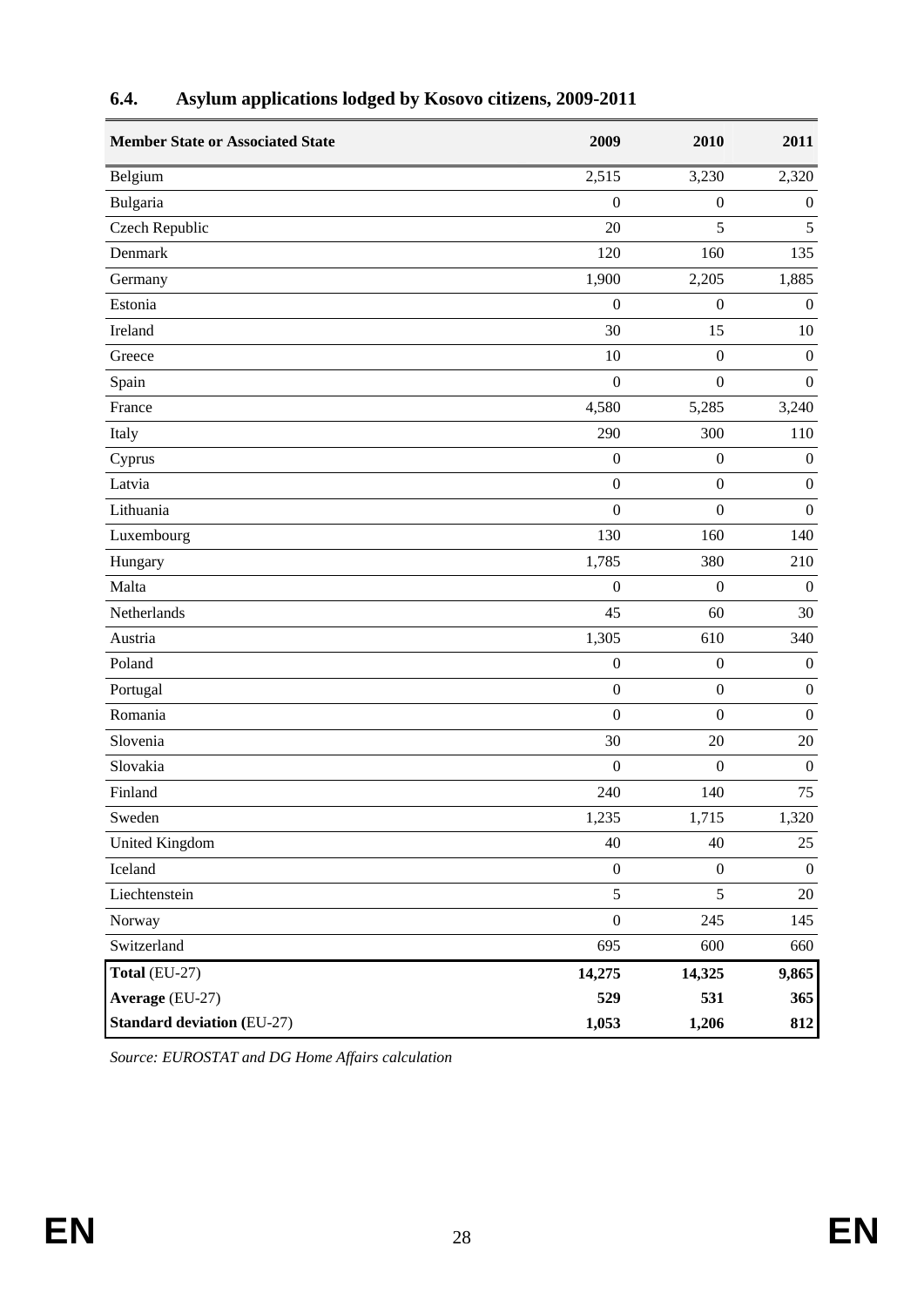| <b>Member State or</b>            | <b>Total decisions</b> |                  |                  | <b>Positive decisions</b> |                  |                  | <b>Recognition rate</b> |                  |                  |
|-----------------------------------|------------------------|------------------|------------------|---------------------------|------------------|------------------|-------------------------|------------------|------------------|
| <b>Associated State</b>           | 2009                   | 2010             | 2011             | 2009                      | 2010             | 2011             | 2009                    | 2010             | 2011             |
| Belgium                           | 1,065                  | 1,820            | 2,760            | 115                       | 140              | 240              | 10.8%                   | 7.7%             | 8.7%             |
| Bulgaria                          | $\boldsymbol{0}$       | $\boldsymbol{0}$ | $\overline{0}$   | $\boldsymbol{0}$          | $\boldsymbol{0}$ | $\overline{0}$   | $\boldsymbol{0}$        | $\boldsymbol{0}$ | $\boldsymbol{0}$ |
| Czech Republic                    | 20                     | 10               | $\overline{0}$   | 5                         | $\boldsymbol{0}$ | $\boldsymbol{0}$ | 25%                     | $\boldsymbol{0}$ | $\theta$         |
| Denmark                           | 70                     | 150              | 140              | 15                        | 35               | 25               | 21.4%                   | 23.3%            | 17.9%            |
| Germany                           | 1,355                  | 2,255            | 1.850            | 75                        | 90               | 50               | 5.5%                    | 4%               | 2.7%             |
| Estonia                           | $\overline{0}$         | $\boldsymbol{0}$ | $\boldsymbol{0}$ | $\boldsymbol{0}$          | $\boldsymbol{0}$ | $\boldsymbol{0}$ | $\boldsymbol{0}$        | $\boldsymbol{0}$ | $\boldsymbol{0}$ |
| Ireland                           | 30                     | 15               | 10               | $\boldsymbol{0}$          | $\boldsymbol{0}$ | $\boldsymbol{0}$ | $\boldsymbol{0}$        | $\boldsymbol{0}$ | $\boldsymbol{0}$ |
| Greece                            | $\boldsymbol{0}$       | $\overline{0}$   | $\overline{0}$   | $\boldsymbol{0}$          | $\boldsymbol{0}$ | $\boldsymbol{0}$ | $\mathbf{0}$            | $\mathbf{0}$     | $\boldsymbol{0}$ |
| Spain                             | $\overline{0}$         | $\boldsymbol{0}$ | $\overline{0}$   | $\boldsymbol{0}$          | $\boldsymbol{0}$ | $\boldsymbol{0}$ | $\boldsymbol{0}$        | $\boldsymbol{0}$ | $\mathbf{0}$     |
| France                            | 2,460                  | 3,480            | 3.395            | 110                       | 105              | 100              | 4.5%                    | 3%               | 2.9%             |
| Italy                             | 255                    | 335              | 220              | 75                        | 80               | 95               | 29.4%                   | 23.9%            | 43.2%            |
| Cyprus                            | $\boldsymbol{0}$       | $\boldsymbol{0}$ | $\mathbf{0}$     | $\boldsymbol{0}$          | $\boldsymbol{0}$ | $\mathbf{0}$     | $\boldsymbol{0}$        | $\mathbf{0}$     | $\boldsymbol{0}$ |
| Latvia                            | $\boldsymbol{0}$       | $\boldsymbol{0}$ | $\overline{0}$   | $\boldsymbol{0}$          | $\boldsymbol{0}$ | $\overline{0}$   | $\boldsymbol{0}$        | $\boldsymbol{0}$ | $\boldsymbol{0}$ |
| Lithuania                         | $\boldsymbol{0}$       | $\overline{0}$   | $\mathbf{0}$     | $\boldsymbol{0}$          | $\boldsymbol{0}$ | $\boldsymbol{0}$ | $\boldsymbol{0}$        | $\mathbf{0}$     | $\boldsymbol{0}$ |
| Luxembourg                        | ÷                      | 90               | 90               | $\overline{\phantom{a}}$  | 5                | 5                | $\boldsymbol{0}$        | 5.6%             | 5.6%             |
| Hungary                           | 650                    | 85               | 135              | $\boldsymbol{0}$          | $\boldsymbol{0}$ | $\boldsymbol{0}$ | $\boldsymbol{0}$        | $\boldsymbol{0}$ | $\boldsymbol{0}$ |
| Malta                             | $\boldsymbol{0}$       | $\boldsymbol{0}$ | $\boldsymbol{0}$ | $\boldsymbol{0}$          | $\boldsymbol{0}$ | $\boldsymbol{0}$ | $\boldsymbol{0}$        | $\boldsymbol{0}$ | $\boldsymbol{0}$ |
| Netherlands                       | 25                     | 55               | 35               | 5                         | $\boldsymbol{0}$ | $\mathbf{0}$     | 20                      | $\boldsymbol{0}$ | $\mathbf{0}$     |
| Austria                           | 1,115                  | 665              | 365              | 80                        | 70               | 35               | 7.2%                    | 10.5%            | 9.6%             |
| Poland                            | $\boldsymbol{0}$       | $\boldsymbol{0}$ | $\overline{0}$   | $\boldsymbol{0}$          | $\boldsymbol{0}$ | $\boldsymbol{0}$ | $\boldsymbol{0}$        | $\boldsymbol{0}$ | $\boldsymbol{0}$ |
| Portugal                          | $\overline{0}$         | $\overline{0}$   | $\mathbf{0}$     | $\mathbf{0}$              | $\boldsymbol{0}$ | $\boldsymbol{0}$ | $\boldsymbol{0}$        | $\boldsymbol{0}$ | $\boldsymbol{0}$ |
| Romania                           | $\boldsymbol{0}$       | $\boldsymbol{0}$ | $\boldsymbol{0}$ | $\boldsymbol{0}$          | $\boldsymbol{0}$ | $\boldsymbol{0}$ | $\boldsymbol{0}$        | $\boldsymbol{0}$ | $\boldsymbol{0}$ |
| Slovenia                          | 25                     | 25               | 20               | 10                        | $\boldsymbol{0}$ | $\boldsymbol{0}$ | 40%                     | $\mathbf{0}$     | $\boldsymbol{0}$ |
| Slovakia                          | $\mathbf{0}$           | $\mathbf{0}$     | $\boldsymbol{0}$ | $\boldsymbol{0}$          | $\mathbf{0}$     | $\boldsymbol{0}$ | $\overline{0}$          | $\boldsymbol{0}$ | $\mathbf{0}$     |
| Finland                           | 85                     | 215              | 85               | 10                        | 15               | 5                | 11.8%                   | 7%               | 5.9%             |
| Sweden                            | 1,300                  | 975              | 1.200            | 105                       | 35               | 50               | 8.1%                    | 3.6%             | 4.2%             |
| United Kingdom                    | 45                     | 40               | 20               | 15                        | 5                | 10               | 33.3%                   | 12.5%            | 50%              |
| Iceland                           | -                      | $\boldsymbol{0}$ | $\mathbf{0}$     | $\overline{\phantom{a}}$  | $\boldsymbol{0}$ | $\mathbf{0}$     | $\boldsymbol{0}$        | $\boldsymbol{0}$ | $\boldsymbol{0}$ |
| Liechtenstein                     | 5                      | $\boldsymbol{0}$ | $\overline{5}$   | $\boldsymbol{0}$          | $\boldsymbol{0}$ | $\vert 0 \vert$  | $\boldsymbol{0}$        | $\boldsymbol{0}$ | $\boldsymbol{0}$ |
| Norway                            | $\boldsymbol{0}$       | 245              | 125              | $\boldsymbol{0}$          | $\boldsymbol{0}$ | $\vert 0 \vert$  | $\boldsymbol{0}$        | $\boldsymbol{0}$ | $\boldsymbol{0}$ |
| Switzerland                       | 245                    | 370              | 255              | 45                        | 80               | 55               | 18.4%                   | 21.6%            | 21.6%            |
| Total (EU-27)                     | 8,500                  | 10,215           | 10,325           | 620                       | 580              | 615              | 7.3%                    | 5.7%             | 6%               |
| Average (EU-27)                   | 315                    | 378              | 382              | 23                        | 21               | 23               |                         |                  |                  |
| <b>Standard deviation (EU-27)</b> | 602                    | 822              | 867              | 39                        | 39               | 51               |                         |                  |                  |

## **6.5. First instance decisions on asylum applications lodged by Kosovo citizens, 2009- 2011**

*Source: DG HOME calculation based on EUROSTAT data*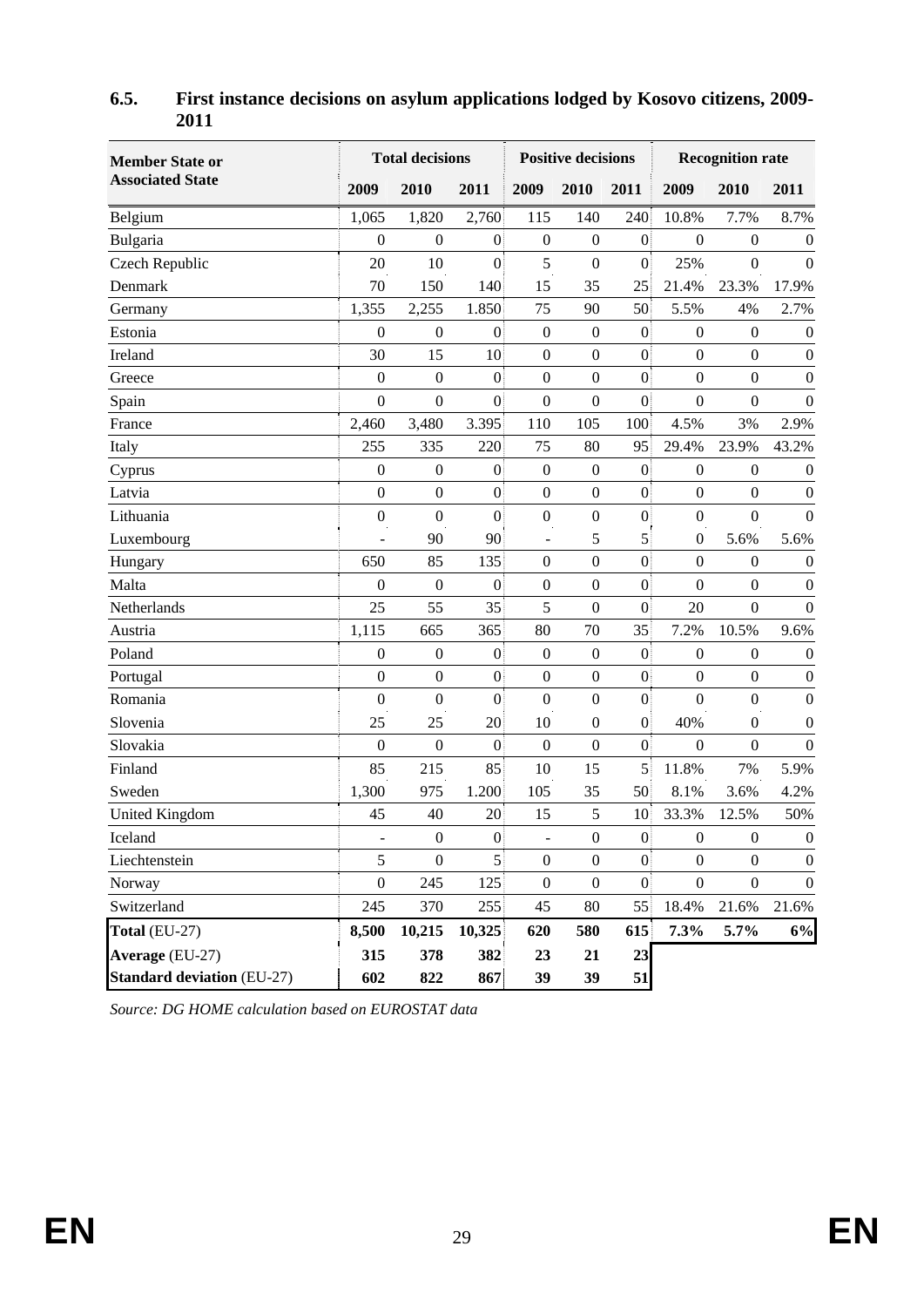| Year | <b>Member State or Associated State</b> | <b>Total readmission applications</b> | <b>Rejected applications</b> | <b>Pending applications</b> | <b>Returns</b>   |
|------|-----------------------------------------|---------------------------------------|------------------------------|-----------------------------|------------------|
|      | Belgium                                 | 58                                    | 12                           | 14                          | 32               |
|      | Bulgaria                                | $\overline{0}$                        | $\overline{0}$               | $\Omega$                    | $\overline{0}$   |
|      | Germany                                 | 2,385                                 | 91                           | 1,753                       | 541              |
|      | France                                  | 500                                   | 24                           | $\mathbf{0}$                | 476              |
|      | Italy                                   | 80                                    |                              | 3                           | 77               |
|      | Hungary                                 | $\sim$                                |                              |                             | 133              |
| 2009 | Austria                                 | $\overline{\phantom{a}}$              |                              |                             | 234              |
|      | Slovenia                                | 85                                    |                              | 10                          | 75               |
|      | Slovakia                                | $\boldsymbol{0}$                      | 0                            | $\Omega$                    | $\overline{0}$   |
|      | Norway                                  | $\sim$                                |                              |                             | 125              |
|      | Switzerland                             | 403                                   | 35                           | $\overline{0}$              | 368              |
|      | <b>Total</b>                            | 3,511                                 | 162                          | 1,780                       | 2,061            |
|      | Belgium                                 | 61                                    | 3                            | 18                          | 40               |
|      | Bulgaria                                | $\boldsymbol{0}$                      | $\boldsymbol{0}$             | $\overline{0}$              | $\boldsymbol{0}$ |
|      | Czech Republic                          | $\overline{7}$                        | $\overline{0}$               | $\mathbf{0}$                | $\overline{7}$   |
|      | Germany                                 | 2,339                                 | 197                          | 1,536                       | 606              |
|      | France                                  | 522                                   | 21                           | 4                           | 497              |
|      | Italy                                   | 65                                    |                              |                             | 64               |
| 2010 | Hungary                                 | $\blacksquare$                        |                              |                             | 60               |
|      | Austria                                 | $\overline{\phantom{a}}$              |                              |                             | 253              |
|      | Slovenia                                | 68                                    |                              | 13                          | 55               |
|      | Slovakia                                | $\boldsymbol{0}$                      | $\overline{0}$               | $\mathbf{0}$                | $\overline{0}$   |
|      | Norway                                  | $\sim$                                |                              |                             | 103              |
|      | Switzerland                             | 419                                   | $22\,$                       | $\overline{0}$              | 397              |
|      | <b>Total</b>                            | 3,481                                 | 243                          | 1,572                       | 2,082            |

#### **6.6.Readmission applications processed by Kosovo, 2009-2011**